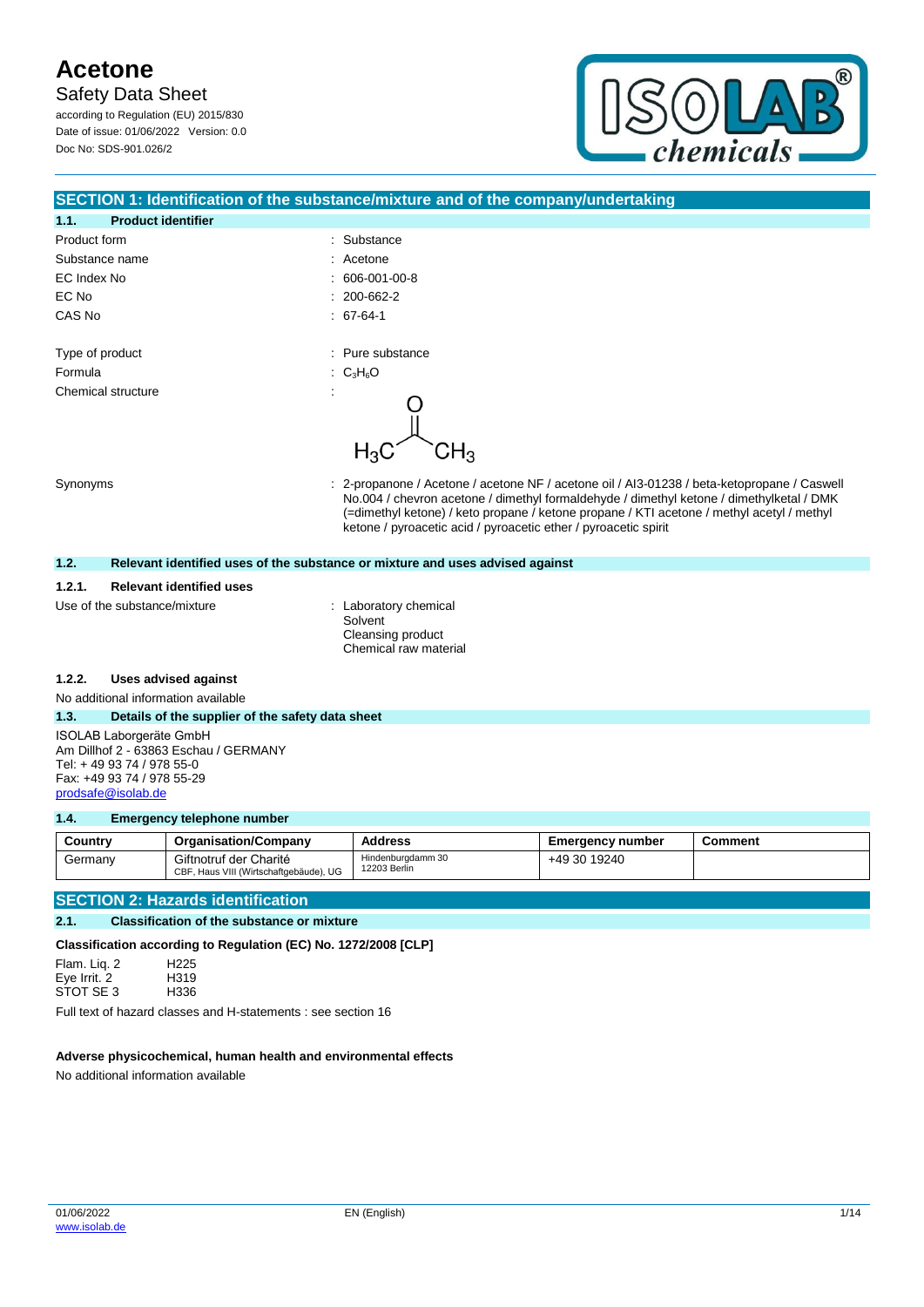## **Safety Data Sheet**

according to Regulation (EU) 2015/830 Date of issue: 01/06/2022 Version: 0.0 Doc No: SDS-901.026/2



#### **2.2. Label elements**

### Labelling according to Regulation (EC) No. 1272/2008 [CLP]

Hazard pictograms (CLP) :

| Hazard pictograms (CLP)        | GHS02<br>GHS07                                                                                                                                                                                                                                                                                                                                                                                          |
|--------------------------------|---------------------------------------------------------------------------------------------------------------------------------------------------------------------------------------------------------------------------------------------------------------------------------------------------------------------------------------------------------------------------------------------------------|
| Signal word (CLP)              | : Danger                                                                                                                                                                                                                                                                                                                                                                                                |
| Hazard statements (CLP)        | : H225 - Highly flammable liquid and vapour<br>H319 - Causes serious eye irritation<br>H336 - May cause drowsiness or dizziness                                                                                                                                                                                                                                                                         |
| Precautionary statements (CLP) | : P210 - Keep away from heat, hot surfaces, sparks, open flames and other ignition sources. No<br>smoking<br>P240 - Ground/bond container and receiving equipment<br>P305+P351+P338 - IF IN EYES: Rinse cautiously with water for several minutes. Remove<br>contact lenses, if present and easy to do. Continue rinsing<br>P403+P233 - Store in a well-ventilated place. Keep container tightly closed |
| <b>EUH-statements</b>          | : EUH066 - Repeated exposure may cause skin dryness or cracking                                                                                                                                                                                                                                                                                                                                         |
|                                |                                                                                                                                                                                                                                                                                                                                                                                                         |

### **2.3. Other hazards**

#### No additional information available

| <b>SECTION 3: Composition/information on ingredients</b> |                                                                     |             |  |  |
|----------------------------------------------------------|---------------------------------------------------------------------|-------------|--|--|
| 3.1.<br><b>Substances</b>                                |                                                                     |             |  |  |
| Name                                                     | <b>Product identifier</b>                                           | %           |  |  |
| Acetone                                                  | (CAS No) 67-64-1<br>(EC No) 200-662-2<br>(EC Index No) 606-001-00-8 | $95 - 99.5$ |  |  |

Full text of H-statements: see section 16

#### **3.2. Mixtures**

Not applicable

|                                       | <b>SECTION 4: First aid measures</b>                        |                                                                                                                                                                                                                                                                                                                                                                                                                                                                                                                                                                              |
|---------------------------------------|-------------------------------------------------------------|------------------------------------------------------------------------------------------------------------------------------------------------------------------------------------------------------------------------------------------------------------------------------------------------------------------------------------------------------------------------------------------------------------------------------------------------------------------------------------------------------------------------------------------------------------------------------|
| 4.1.                                  | <b>Description of first aid measures</b>                    |                                                                                                                                                                                                                                                                                                                                                                                                                                                                                                                                                                              |
|                                       | First-aid measures general                                  | : Check the vital functions. Unconscious: maintain adequate airway and respiration. Respiratory<br>arrest: artificial respiration or oxygen. Cardiac arrest: perform resuscitation. Victim conscious<br>with laboured breathing: half-seated. Victim in shock: on his back with legs slightly raised.<br>Vomiting: prevent asphyxia/aspiration pneumonia. Prevent cooling by covering the victim (no<br>warming up). Keep watching the victim. Give psychological aid. Keep the victim calm, avoid<br>physical strain. Depending on the victim's condition: doctor/hospital. |
|                                       | First-aid measures after inhalation                         | Remove the victim into fresh air. Respiratory problems: consult a doctor/medical service.                                                                                                                                                                                                                                                                                                                                                                                                                                                                                    |
| First-aid measures after skin contact |                                                             | Wash immediately with lots of water. Soap may be used. Do not apply (chemical) neutralizing<br>agents. Remove clothing before washing. Take victim to a doctor if irritation persists.                                                                                                                                                                                                                                                                                                                                                                                       |
|                                       | First-aid measures after eye contact                        | Rinse immediately with plenty of water. Do not apply neutralizing agents. Take victim to an<br>ophthalmologist if irritation persists.                                                                                                                                                                                                                                                                                                                                                                                                                                       |
|                                       | First-aid measures after ingestion                          | Rinse mouth with water. Immediately after ingestion: give lots of water to drink. Do not give<br>milk/oil to drink. Do not induce vomiting. Give activated charcoal. Call Poison Information<br>Centre (www.big.be/antigif.htm). Consult a doctor/medical service if you feel unwell. Ingestion<br>of large quantities: immediately to hospital. Doctor: gastric lavage.                                                                                                                                                                                                     |
| 4.2.                                  | Most important symptoms and effects, both acute and delayed |                                                                                                                                                                                                                                                                                                                                                                                                                                                                                                                                                                              |
| Symptoms/injuries                     |                                                             | : May cause drowsiness or dizziness.                                                                                                                                                                                                                                                                                                                                                                                                                                                                                                                                         |
|                                       | Symptoms/injuries after inhalation                          | EXPOSURE TO HIGH CONCENTRATIONS: Feeling of weakness. Irritation of the respiratory<br>tract. Nausea. Vomiting. Headache. Central nervous system depression. Dizziness. Narcosis.<br>Excited/restless. Drunkenness. Disturbed motor response. Respiratory difficulties. Disturbances<br>of consciousness.                                                                                                                                                                                                                                                                    |
|                                       | Symptoms/injuries after skin contact                        | ON CONTINUOUS EXPOSURE/CONTACT: Dry skin. Cracking of the skin.                                                                                                                                                                                                                                                                                                                                                                                                                                                                                                              |
|                                       | Symptoms/injuries after eye contact                         | Irritation of the eye tissue.                                                                                                                                                                                                                                                                                                                                                                                                                                                                                                                                                |
| 01/06/2022<br>www.isolab.de           |                                                             | EN (English)<br>2/14                                                                                                                                                                                                                                                                                                                                                                                                                                                                                                                                                         |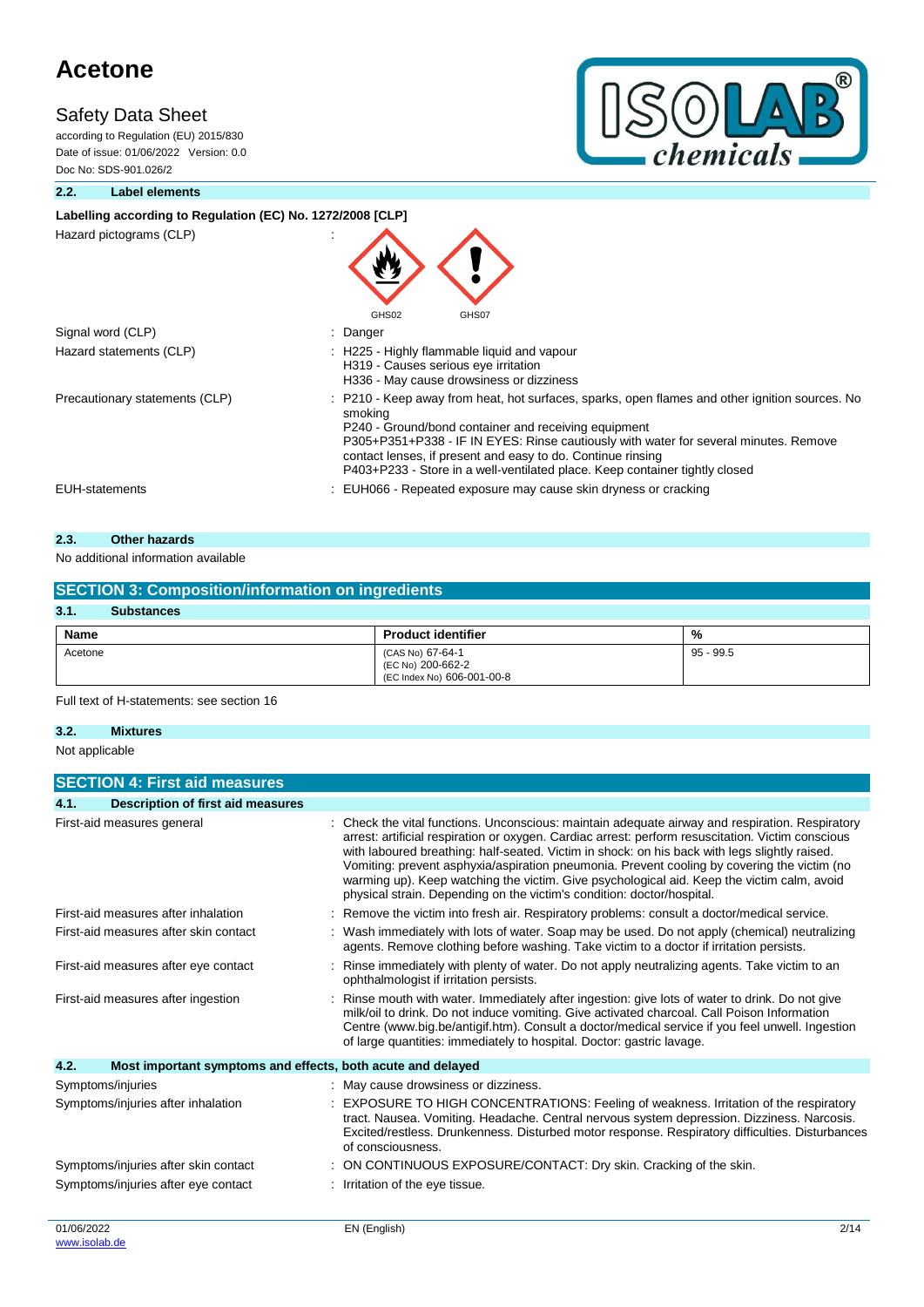### **Safety Data Sheet**



according to Regulation (EU) 2015/830 Date of issue: 01/06/2022 Version: 0.0 Doc No: SDS-901.026/2

Symptoms/injuries after ingestion : Dry/sore throat. Risk of aspiration pneumonia. Symptoms similar to those listed under inhalation. AFTER ABSORPTION OF HIGH QUANTITIES: Irritation of the gastric/intestinal mucosa. Change in the haemogramme/blood composition. Change in urine output. Affection of the renal tissue. Enlargement/affection of the liver. Chronic symptoms : ON CONTINUOUS/REPEATED EXPOSURE/CONTACT: Red skin. Skin rash/inflammation. Dry/sore throat. Headache. Nausea. Feeling of weakness. Loss of weight. Possible inflammation of the respiratory tract.

## **4.3. Indication of any immediate medical attention and special treatment needed**

Obtain medical assistance.

|                              | <b>SECTION 5: Firefighting measures</b>                             |                                                                                                                                                                                                                                                                                                                                                                                                                                                                                                                                                            |
|------------------------------|---------------------------------------------------------------------|------------------------------------------------------------------------------------------------------------------------------------------------------------------------------------------------------------------------------------------------------------------------------------------------------------------------------------------------------------------------------------------------------------------------------------------------------------------------------------------------------------------------------------------------------------|
| 5.1.                         | <b>Extinguishing media</b>                                          |                                                                                                                                                                                                                                                                                                                                                                                                                                                                                                                                                            |
| Suitable extinguishing media |                                                                     | : Preferably: alcohol resistant foam. Water spray. Polyvalent foam. Alcohol-resistant foam. BC<br>powder. Carbon dioxide.                                                                                                                                                                                                                                                                                                                                                                                                                                  |
|                              | Unsuitable extinguishing media                                      | Solid water jet ineffective as extinguishing medium.                                                                                                                                                                                                                                                                                                                                                                                                                                                                                                       |
| 5.2.                         | Special hazards arising from the substance or mixture               |                                                                                                                                                                                                                                                                                                                                                                                                                                                                                                                                                            |
| Fire hazard                  |                                                                     | : DIRECT FIRE HAZARD. Highly flammable. Gas/vapour flammable with air within explosion<br>limits. INDIRECT FIRE HAZARD. May be ignited by sparks. Gas/vapour spreads at floor level:<br>ignition hazard. Reactions involving a fire hazard: see "Reactivity Hazard".                                                                                                                                                                                                                                                                                       |
|                              | <b>Explosion hazard</b>                                             | : DIRECT EXPLOSION HAZARD. Gas/vapour explosive with air within explosion limits.<br>INDIRECT EXPLOSION HAZARD. Heat may cause pressure rise in tanks/drums: explosion<br>risk. may be ignited by sparks. Reactions with explosion hazards: see "Reactivity Hazard".                                                                                                                                                                                                                                                                                       |
| fire                         | Hazardous decomposition products in case of                         | Toxic fumes may be released.                                                                                                                                                                                                                                                                                                                                                                                                                                                                                                                               |
| 5.3.                         | <b>Advice for firefighters</b>                                      |                                                                                                                                                                                                                                                                                                                                                                                                                                                                                                                                                            |
|                              | Precautionary measures fire                                         | : Keep cool. Protect from sunlight.                                                                                                                                                                                                                                                                                                                                                                                                                                                                                                                        |
|                              | Firefighting instructions                                           | Cool tanks/drums with water spray/remove them into safety. Physical explosion risk:<br>extinguish/cool from behind cover. Do not move the load if exposed to heat. After cooling:<br>persistant risk of physical explosion.                                                                                                                                                                                                                                                                                                                                |
|                              | Protection during firefighting                                      | : Heat/fire exposure: compressed air/oxygen apparatus.                                                                                                                                                                                                                                                                                                                                                                                                                                                                                                     |
|                              | <b>SECTION 6: Accidental release measures</b>                       |                                                                                                                                                                                                                                                                                                                                                                                                                                                                                                                                                            |
| 6.1.                         | Personal precautions, protective equipment and emergency procedures |                                                                                                                                                                                                                                                                                                                                                                                                                                                                                                                                                            |
|                              |                                                                     |                                                                                                                                                                                                                                                                                                                                                                                                                                                                                                                                                            |
| 6.1.1.                       | For non-emergency personnel                                         |                                                                                                                                                                                                                                                                                                                                                                                                                                                                                                                                                            |
|                              | Protective equipment                                                | : Gloves. Protective goggles. Protective clothing. Large spills/in enclosed spaces: compressed<br>air apparatus. See "Material-Handling" to select protective clothing.                                                                                                                                                                                                                                                                                                                                                                                    |
|                              | <b>Emergency procedures</b>                                         | Keep upwind. Mark the danger area. Consider evacuation. Seal off low-lying areas. Close<br>doors and windows of adjacent premises. Stop engines and no smoking. No naked flames or<br>sparks. Spark- and explosionproof appliances and lighting equipment. Keep containers closed.<br>Wash contaminated clothes.                                                                                                                                                                                                                                           |
| 6.1.2.                       | For emergency responders                                            |                                                                                                                                                                                                                                                                                                                                                                                                                                                                                                                                                            |
|                              | No additional information available                                 |                                                                                                                                                                                                                                                                                                                                                                                                                                                                                                                                                            |
| 6.2.                         | <b>Environmental precautions</b>                                    |                                                                                                                                                                                                                                                                                                                                                                                                                                                                                                                                                            |
|                              | Prevent spreading in sewers.                                        |                                                                                                                                                                                                                                                                                                                                                                                                                                                                                                                                                            |
| 6.3.                         | Methods and material for containment and cleaning up                |                                                                                                                                                                                                                                                                                                                                                                                                                                                                                                                                                            |
|                              | For containment                                                     | : Contain released substance, pump into suitable containers. Consult "Material-handling" to<br>select material of containers. Plug the leak, cut off the supply. Dam up the liquid spill. Try to<br>reduce evaporation. Measure the concentration of the explosive gas-air mixture. Dilute/disperse<br>combustible gas/vapour with water curtain. Provide equipment/receptacles with earthing. Do<br>not use compressed air for pumping over spills.                                                                                                       |
| Methods for cleaning up      |                                                                     | Take up liquid spill into inert absorbent material, e.g.: sand, earth, vermiculite. Scoop absorbed<br>substance into closing containers. See "Material-handling" for suitable container materials. Spill<br>must not return in its original container. Carefully collect the spill/leftovers. Damaged/cooled<br>tanks must be emptied. Do not use compressed air for pumping over spills. Clean<br>contaminated surfaces with an excess of water. Take collected spill to manufacturer/competent<br>authority. Wash clothing and equipment after handling. |

#### **6.4. Reference to other sections**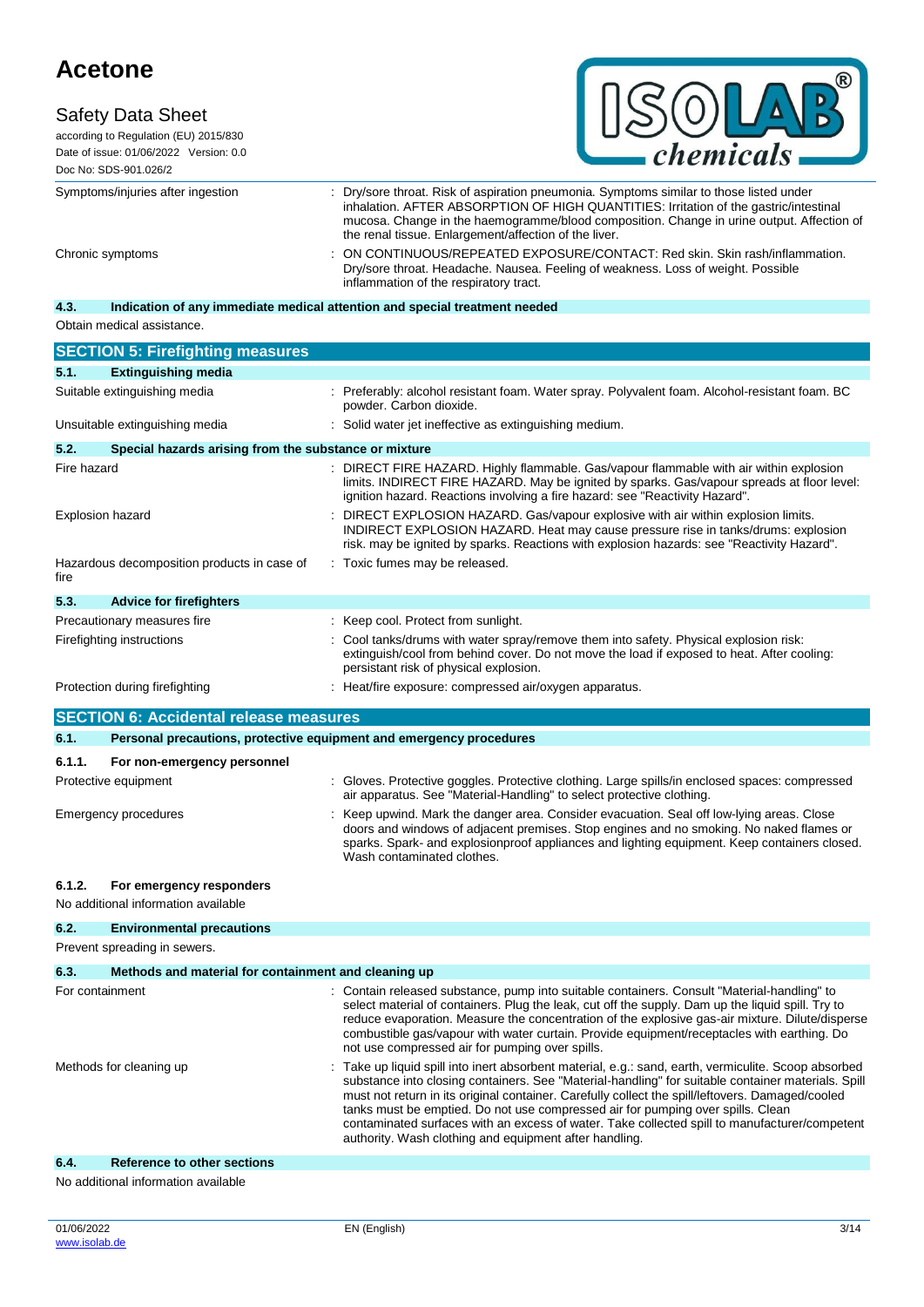## **Safety Data Sheet**

according to Regulation (EU) 2015/830 Date of issue: 01/06/2022 Version: 0.0 Doc No: SDS-901.026/2



**SECTION 7: Handling and storage**

| 7.1.                          | <b>Precautions for safe handling</b>                         |                                                                                                                                                                                                                                                                                                                                                                                                                                                                                                                                                                                                                                                                                  |  |
|-------------------------------|--------------------------------------------------------------|----------------------------------------------------------------------------------------------------------------------------------------------------------------------------------------------------------------------------------------------------------------------------------------------------------------------------------------------------------------------------------------------------------------------------------------------------------------------------------------------------------------------------------------------------------------------------------------------------------------------------------------------------------------------------------|--|
| Precautions for safe handling |                                                              | : Comply with the legal requirements. Remove contaminated clothing immediately. Clean<br>contaminated clothing. Handle uncleaned empty containers as full ones. Thoroughly clean/dry<br>the installation before use. Do not discharge the waste into the drain. Do not use compressed<br>air for pumping over. Use spark-/explosionproof appliances and lighting system. Take<br>precautions against electrostatic charges. Keep away from naked flames/heat. Keep away from<br>ignition sources/sparks. Avoid prolonged and repeated contact with skin. Keep container tightly<br>closed. Measure the concentration in the air regularly. Work under local exhaust/ventilation. |  |
| 7.2.                          | Conditions for safe storage, including any incompatibilities |                                                                                                                                                                                                                                                                                                                                                                                                                                                                                                                                                                                                                                                                                  |  |
| Storage temperature           |                                                              | $: 15 - 20 °C$                                                                                                                                                                                                                                                                                                                                                                                                                                                                                                                                                                                                                                                                   |  |
| Heat and ignition sources     |                                                              | : KEEP SUBSTANCE AWAY FROM: heat sources. ignition sources.                                                                                                                                                                                                                                                                                                                                                                                                                                                                                                                                                                                                                      |  |
| Information on mixed storage  |                                                              | : KEEP SUBSTANCE AWAY FROM: oxidizing agents. reducing agents. (strong) acids. (strong)<br>bases. halogens. amines.                                                                                                                                                                                                                                                                                                                                                                                                                                                                                                                                                              |  |
| Storage area                  |                                                              | : Store in a cool area. Keep out of direct sunlight. Store in a dry area. Store in a dark area.<br>Ventilation at floor level. Fireproof storeroom. Provide for an automatic sprinkler system.<br>Provide for a tub to collect spills. Provide the tank with earthing. Meet the legal requirements.                                                                                                                                                                                                                                                                                                                                                                              |  |
| Special rules on packaging    |                                                              | : SPECIAL REQUIREMENTS: closing. with pressure relief valve. clean. opaque. correctly<br>labelled. meet the legal requirements. Secure fragile packagings in solid containers.                                                                                                                                                                                                                                                                                                                                                                                                                                                                                                   |  |
|                               | Packaging materials                                          | : SUITABLE MATERIAL: steel. stainless steel. carbon steel. aluminium. iron. copper. nickel.<br>bronze. glass. MATERIAL TO AVOID: synthetic material.                                                                                                                                                                                                                                                                                                                                                                                                                                                                                                                             |  |

### **7.3. Specific end use(s)**

No additional information available

### **SECTION 8: Exposure controls/personal protection**

| 8.1.<br><b>Control parameters</b> |                                                                             |                                                                                                                                    |
|-----------------------------------|-----------------------------------------------------------------------------|------------------------------------------------------------------------------------------------------------------------------------|
| Acetone (67-64-1)                 |                                                                             |                                                                                                                                    |
| EU                                | Local name                                                                  | Acetone                                                                                                                            |
| EU                                | IOELV TWA (mg/m <sup>3</sup> )                                              | 1210 mg/m <sup>3</sup> (Acetone: EU: Time-weighted average<br>exposure limit 8 h; Indicative occupational exposure<br>limit value) |
| EU                                | IOELV TWA (ppm)                                                             | 500 ppm (Acetone; EU; Time-weighted average<br>exposure limit 8 h; Indicative occupational exposure<br>limit value)                |
| Austria                           | Local name                                                                  | Aceton                                                                                                                             |
| Austria                           | $MAK$ (mg/m <sup>3</sup> )                                                  | 1200 mg/m <sup>3</sup>                                                                                                             |
| Austria                           | MAK (ppm)                                                                   | 500 ppm                                                                                                                            |
| Austria                           | MAK Short time value (mg/m <sup>3</sup> )                                   | 4800 mg/m <sup>3</sup>                                                                                                             |
| Austria                           | MAK Short time value (ppm)                                                  | 2000 ppm                                                                                                                           |
| Belgium                           | Local name                                                                  | Acétone # Aceton                                                                                                                   |
| Belgium                           | Limit value (mg/m <sup>3</sup> )                                            | 1210 mg/m <sup>3</sup> (Acétone; Belgium; Time-weighted<br>average exposure limit 8 h)                                             |
| Belgium                           | Limit value (ppm)                                                           | 500 ppm (Acétone; Belgium; Time-weighted average<br>exposure limit 8 h)                                                            |
| Belgium                           | Short time value (mg/m <sup>3</sup> )                                       | 2420 mg/m <sup>3</sup> (Acétone; Belgium; Short time value)                                                                        |
| Belgium                           | Short time value (ppm)                                                      | 1000 ppm (Acétone; Belgium; Short time value)                                                                                      |
| <b>Bulgaria</b>                   | Local name                                                                  | Ацетон                                                                                                                             |
| <b>Bulgaria</b>                   | OEL TWA (mg/m <sup>3</sup> )                                                | 600 mg/m <sup>3</sup>                                                                                                              |
| <b>Bulgaria</b>                   | OEL STEL (mg/m <sup>3</sup> )                                               | 1400 mg/ $m^3$                                                                                                                     |
| <b>Bulgaria</b>                   | <b>Notes</b>                                                                | • (Химични агенти, за които са определени<br>гранични стойности във въздуха на работната<br>среда за Европейската общност)         |
| Croatia                           | Local name                                                                  | Aceton                                                                                                                             |
| Croatia                           | GVI (granična vrijednost izloženosti) (mg/m <sup>3</sup> )                  | 1210 mg/m <sup>3</sup>                                                                                                             |
| Croatia                           | GVI (granična vrijednost izloženosti) (ppm)                                 | 500 ppm                                                                                                                            |
| Croatia                           | KGVI (kratkotrajna granična vrijednost izloženosti)<br>(mg/m <sup>3</sup> ) | 3620 mg/ $m3$                                                                                                                      |
| Croatia                           | KGVI (kratkotrajna granična vrijednost izloženosti)<br>(ppm)                | 1500 ppm                                                                                                                           |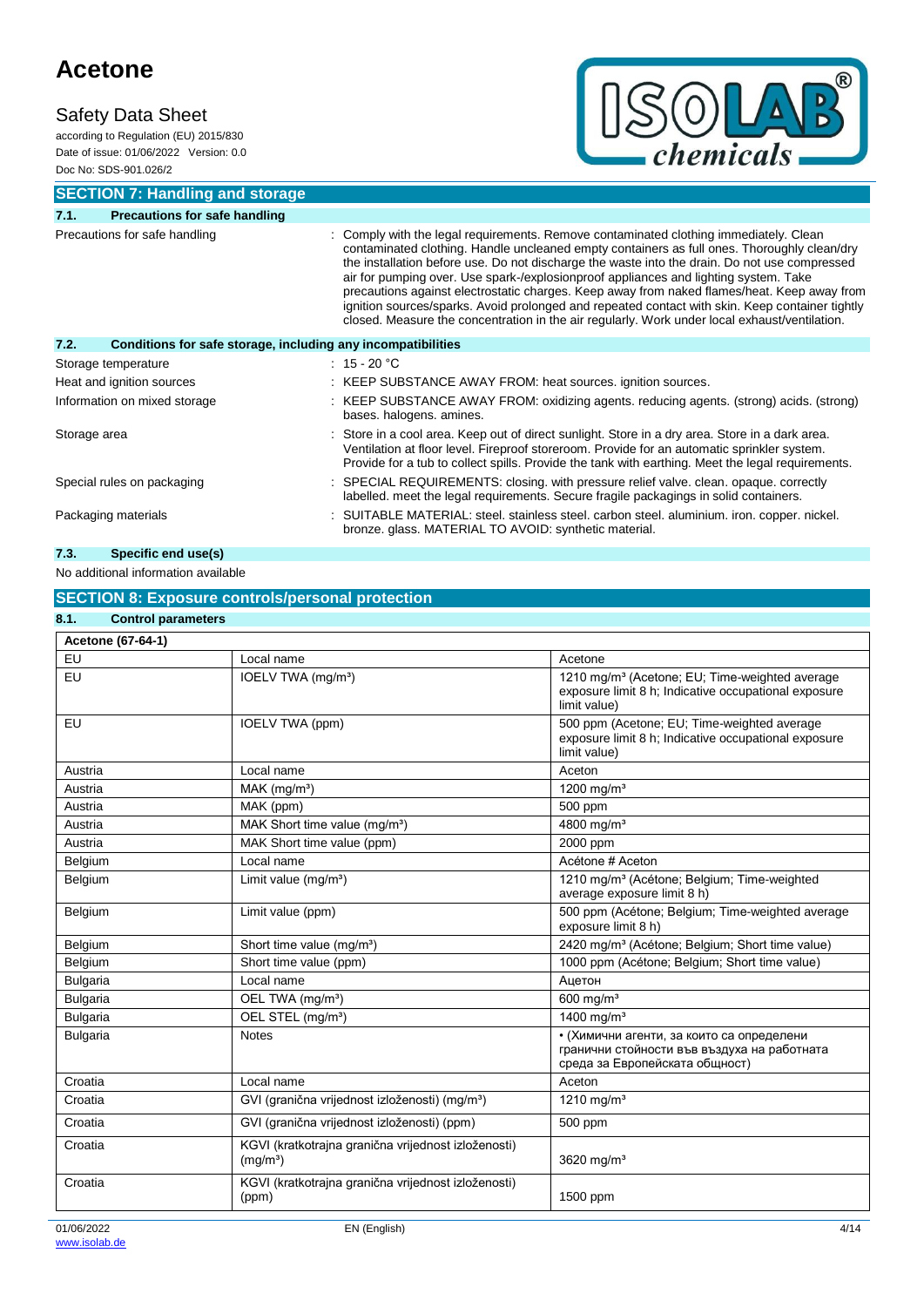according to Regulation (EU) 2015/830 Date of issue: 01/06/2022 Version: 0.0 Doc No: SDS-901.026/2



| Acetone (67-64-1)     |                                                                       |                                                                                                                                                                                             |
|-----------------------|-----------------------------------------------------------------------|---------------------------------------------------------------------------------------------------------------------------------------------------------------------------------------------|
| Croatia               | Naznake (HR)                                                          | F (lako zapaljivo); Xi (nadražujuće); EU* (naznaka da<br>se radi o tvarima za koje su utvrđene indikativne<br>granične vrijednosti izloženosti prema Direktivi<br>2000/39/ EC (prva lista)) |
| Czech Republic        | Local name                                                            | Aceton                                                                                                                                                                                      |
| <b>Czech Republic</b> | Expoziční limity (PEL) (mg/m <sup>3</sup> )                           | 800 mg/m <sup>3</sup>                                                                                                                                                                       |
| Czech Republic        | Expoziční limity (PEL) (ppm)                                          | 337 ppm                                                                                                                                                                                     |
| Czech Republic        | Expoziční limity (NPK-P) (mg/m <sup>3</sup> )                         | 1500 mg/m <sup>3</sup>                                                                                                                                                                      |
| <b>Czech Republic</b> | Expoziční limity (NPK-P) (ppm)                                        | 632 ppm                                                                                                                                                                                     |
| <b>Denmark</b>        | Local name                                                            | Acetone (2-Propanon)                                                                                                                                                                        |
| Denmark               | Grænseværdie (langvarig) (mg/m <sup>3</sup> )                         | 600 mg/ $m3$<br>600 mg/ $m3$                                                                                                                                                                |
| Denmark               | Grænseværdie (langvarig) (ppm)                                        | 250 ppm<br>250 ppm                                                                                                                                                                          |
| Denmark               | Anmærkninger (DK)                                                     | E (betyder, at stoffet har en EF-grænseværdi)                                                                                                                                               |
| Estonia               | Local name                                                            | Atsetoon (2-propanoon)                                                                                                                                                                      |
| Estonia               | OEL TWA (mg/m <sup>3</sup> )                                          | 1210 mg/m <sup>3</sup>                                                                                                                                                                      |
| Estonia               | OEL TWA (ppm)                                                         | 500 ppm                                                                                                                                                                                     |
| Finland               | Local name                                                            | Asetoni                                                                                                                                                                                     |
| Finland               | HTP-arvo $(8h)$ (mg/m <sup>3</sup> )                                  | 1200 mg/m <sup>3</sup>                                                                                                                                                                      |
| Finland               | HTP-arvo (8h) (ppm)                                                   | 500 ppm                                                                                                                                                                                     |
| Finland               | HTP-arvo (15 min)                                                     | 1500 mg/m <sup>3</sup>                                                                                                                                                                      |
| Finland               | HTP-arvo (15 min) (ppm)                                               | 630 ppm                                                                                                                                                                                     |
| France                | Local name                                                            | Acétone                                                                                                                                                                                     |
| France                | $VME$ (mg/m <sup>3</sup> )                                            | 1210 mg/m <sup>3</sup> (Acétone; France; Time-weighted average<br>exposure limit 8 h; VRC: Valeur réglementaire<br>contraignante)                                                           |
| France                | VME (ppm)                                                             | 500 ppm (Acétone; France; Time-weighted average<br>exposure limit 8 h; VRC: Valeur réglementaire<br>contraignante)                                                                          |
| France                | KZGW (mg/m <sup>3</sup> )                                             | 2420 mg/m <sup>3</sup> (Acétone; France; Short time value; VRC:<br>Valeur réglementaire contraignante)                                                                                      |
| France                | KZGW (ppm)                                                            | 1000 ppm (Acétone; France; Short time value; VRC:<br>Valeur réglementaire contraignante)                                                                                                    |
| France                | Note (FR)                                                             | Valeurs règlementaires contraignantes                                                                                                                                                       |
| Germany               | Local name                                                            | Aceton                                                                                                                                                                                      |
| Germany               | TRGS 900 Occupational exposure limit value (mg/m <sup>3</sup> )       | 1200 mg/m <sup>3</sup><br>500 ppm                                                                                                                                                           |
| Germany<br>Germany    | TRGS 900 Occupational exposure limit value (ppm)<br>Remark (TRGS 900) | AGS, DFG, EU, Y                                                                                                                                                                             |
| Gibraltar             | Eight hours mg/m3                                                     | 1210 mg/m <sup>3</sup>                                                                                                                                                                      |
| Gibraltar             | Eight hours ppm                                                       | 500 ppm                                                                                                                                                                                     |
| Gibraltar             | Name of agent                                                         | Acetone                                                                                                                                                                                     |
| Greece                | OEL TWA (mg/m <sup>3</sup> )                                          | 1780 mg/m $3$                                                                                                                                                                               |
| Greece                | OEL STEL (mg/m <sup>3</sup> )                                         | 3560 mg/ $m3$                                                                                                                                                                               |
| Hungary               | Local name                                                            | <b>ACETON</b>                                                                                                                                                                               |
| Hungary               | AK-érték                                                              | 1210 mg/m <sup>3</sup>                                                                                                                                                                      |
| Hungary               | CK-érték                                                              | 2420 mg/m <sup>3</sup>                                                                                                                                                                      |
| Hungary               | Megjegyzések (HU)                                                     | i; EU1                                                                                                                                                                                      |
| Ireland               | Local name                                                            | Acetone                                                                                                                                                                                     |
| Ireland               | OEL (8 hours ref) (mg/m <sup>3</sup> )                                | 1210 mg/m <sup>3</sup>                                                                                                                                                                      |
| Ireland               | OEL (8 hours ref) (ppm)                                               | 500 ppm                                                                                                                                                                                     |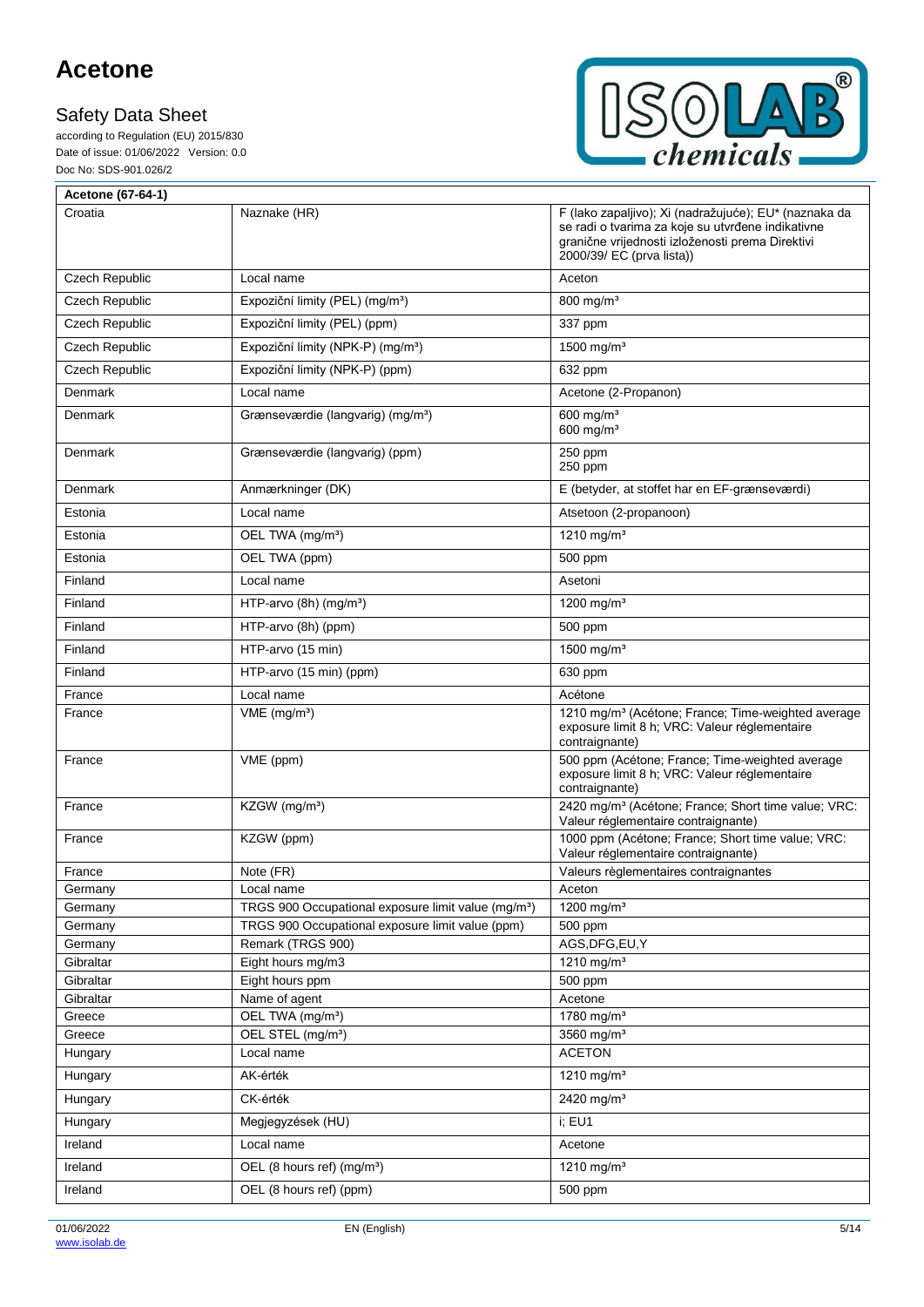according to Regulation (EU) 2015/830 Date of issue: 01/06/2022 Version: 0.0 Doc No: SDS-901.026/2



| Acetone (67-64-1)  |                                            |                                                                                                                                        |
|--------------------|--------------------------------------------|----------------------------------------------------------------------------------------------------------------------------------------|
| Ireland            | Notes (IE)                                 | <b>IOELV</b>                                                                                                                           |
| Italy              | Local name                                 | Acetone                                                                                                                                |
| Italy              | OEL TWA (mg/m <sup>3</sup> )               | 1210 mg/m <sup>3</sup>                                                                                                                 |
| Italy              | OEL TWA (ppm)                              | 500 ppm                                                                                                                                |
| Latvia             | Local name                                 | Acetons (2-propanons, dimetilketons)                                                                                                   |
| Latvia             | OEL TWA (mg/m <sup>3</sup> )               | 1210 mg/m <sup>3</sup>                                                                                                                 |
| Latvia             | OEL TWA (ppm)                              | 500 ppm                                                                                                                                |
| Lithuania          | Local name                                 | Acetonas                                                                                                                               |
| Lithuania          | IPRV $(mg/m3)$                             | 1210 mg/m <sup>3</sup>                                                                                                                 |
| Lithuania          | IPRV (ppm)                                 | 500 ppm                                                                                                                                |
| Lithuania          | TPRV (mg/m <sup>3</sup> )                  | 2420 mg/m <sup>3</sup>                                                                                                                 |
| Lithuania          | TPRV (ppm)                                 | 1000 ppm                                                                                                                               |
| Luxembourg         | Local name                                 | Acétone                                                                                                                                |
| Luxembourg         | OEL TWA (mg/m <sup>3</sup> )               | 1210 mg/m <sup>3</sup>                                                                                                                 |
| Luxembourg         | OEL TWA (ppm)                              | 500 ppm                                                                                                                                |
| Malta              | Local name                                 | Acetone                                                                                                                                |
| Malta              | OEL TWA (mg/m <sup>3</sup> )               | 1210 mg/m <sup>3</sup>                                                                                                                 |
| Malta              | OEL TWA (ppm)                              | 500 ppm                                                                                                                                |
| Netherlands        | Local name                                 | Aceton                                                                                                                                 |
| <b>Netherlands</b> | Grenswaarde TGG 8H (mg/m <sup>3</sup> )    | 1210 mg/m <sup>3</sup> (Aceton; Netherlands; Time-weighted<br>average exposure limit 8 h; Public occupational<br>exposure limit value) |
| Netherlands        | Grenswaarde TGG 8H (ppm)                   | 501 ppm (Aceton; Netherlands; Time-weighted<br>average exposure limit 8 h; Public occupational<br>exposure limit value)                |
| <b>Netherlands</b> | Grenswaarde TGG 15MIN (mg/m <sup>3</sup> ) | 2420 mg/m <sup>3</sup> (Aceton; Netherlands; Short time value;<br>Public occupational exposure limit value)                            |
| Netherlands        | Grenswaarde TGG 15MIN (ppm)                | 1002 ppm (Aceton; Netherlands; Short time value;<br>Public occupational exposure limit value)                                          |
| Poland             | Local name                                 | Aceton                                                                                                                                 |
| Poland             | $NDS$ (mg/m <sup>3</sup> )                 | $600$ mg/m <sup>3</sup>                                                                                                                |
| Poland             | NDSCh (mg/m <sup>3</sup> )                 | 1800 mg/m <sup>3</sup>                                                                                                                 |
| Portugal           | Local name                                 | Acetona                                                                                                                                |
| Portugal           | OEL TWA (ppm)                              | 500 ppm                                                                                                                                |
| Portugal           | OEL STEL (ppm)                             | 750 ppm                                                                                                                                |
| Romania            | Local name                                 | Acetona                                                                                                                                |
| Romania            | OEL TWA (mg/m <sup>3</sup> )               | 1210 mg/m <sup>3</sup>                                                                                                                 |
| Romania            | OEL TWA (ppm)                              | 500 ppm                                                                                                                                |
| Slovenia           | Local name                                 | aceton                                                                                                                                 |
| Slovenia           | OEL TWA (mg/m <sup>3</sup> )               | 1210 mg/m <sup>3</sup>                                                                                                                 |
| Slovenia           | OEL TWA (ppm)                              | 500 ppm                                                                                                                                |
| Spain              | Local name                                 | Acetona                                                                                                                                |
| Spain              | VLA-ED (mg/m <sup>3</sup> )                | 1210 mg/m <sup>3</sup>                                                                                                                 |
| Spain              | VLA-ED (ppm)                               | 500 ppm                                                                                                                                |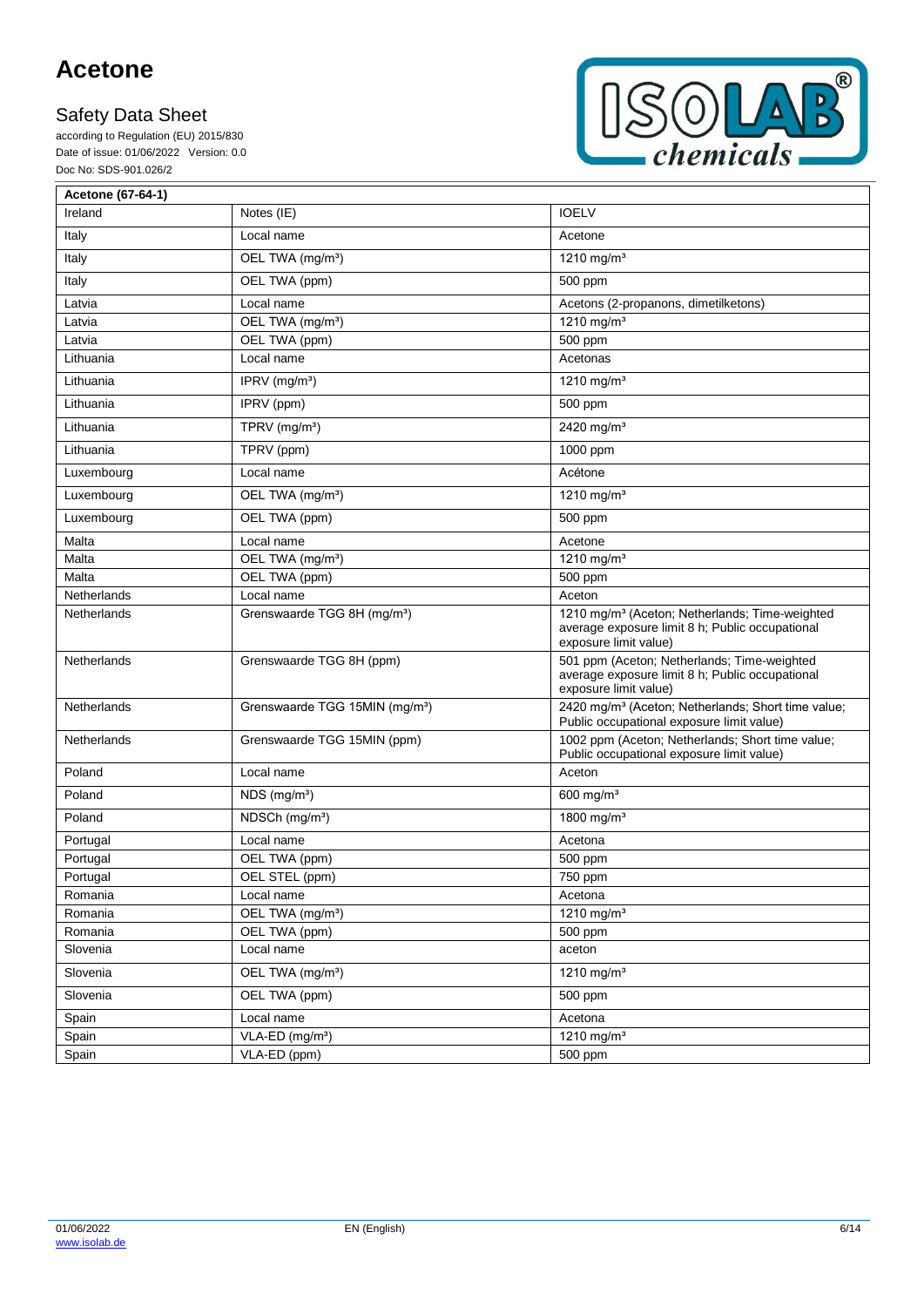F

according to Regulation (EU) 2015/830 Date of issue: 01/06/2022 Version: 0.0 Doc No: SDS-901.026/2



| Acetone (67-64-1)         |                                           |                                                                                                                                                                                                                                                                                                                                                                                                                                                                                                                                                                                                                               |
|---------------------------|-------------------------------------------|-------------------------------------------------------------------------------------------------------------------------------------------------------------------------------------------------------------------------------------------------------------------------------------------------------------------------------------------------------------------------------------------------------------------------------------------------------------------------------------------------------------------------------------------------------------------------------------------------------------------------------|
| Spain                     | <b>Notes</b>                              | VLB® (Agente químico que tiene Valor Límite<br>Biológico específico en este documento), VLI (Agente<br>químico para el que la U.E. estableció en su día un<br>valor límite indicativo. Todos estos agentes químicos<br>figuran al menos en una de las directivas de valores<br>límite indicativos publicadas hasta ahora (ver Anexo<br>C. Bibliografía). Los estados miembros disponen de<br>un tiempo fijado en dichas directivas para su<br>transposición a los valores límites de cada país<br>miembro. Una vez adoptados, estos valores tienen la<br>misma validez que el resto de los valores adoptados<br>por el país). |
| Sweden                    | Local name                                | Aceton                                                                                                                                                                                                                                                                                                                                                                                                                                                                                                                                                                                                                        |
| Sweden                    | nivågränsvärde (NVG) (mg/m <sup>3</sup> ) | 600 mg/m <sup>3</sup>                                                                                                                                                                                                                                                                                                                                                                                                                                                                                                                                                                                                         |
| Sweden                    | nivågränsvärde (NVG) (ppm)                | 250 ppm                                                                                                                                                                                                                                                                                                                                                                                                                                                                                                                                                                                                                       |
| Sweden                    | kortidsvärde (KTV) (mg/m <sup>3</sup> )   | 1200 mg/m <sup>3</sup>                                                                                                                                                                                                                                                                                                                                                                                                                                                                                                                                                                                                        |
| Sweden                    | kortidsvärde (KTV) (ppm)                  | 500 ppm                                                                                                                                                                                                                                                                                                                                                                                                                                                                                                                                                                                                                       |
| Sweden                    | Anmärkning (SE)                           | V (Vägledande korttidsgränsvärde ska användas som<br>ett rekommenderat högsta värde som inte bör<br>överskridas)                                                                                                                                                                                                                                                                                                                                                                                                                                                                                                              |
| United Kingdom            | Local name                                | Acetone                                                                                                                                                                                                                                                                                                                                                                                                                                                                                                                                                                                                                       |
| United Kingdom            | WEL TWA (mg/m <sup>3</sup> )              | 1210 mg/m <sup>3</sup> Acetone; United Kingdom; Time-weighted<br>average exposure limit 8 h; Workplace exposure limit<br>(EH40/2005)                                                                                                                                                                                                                                                                                                                                                                                                                                                                                          |
| United Kingdom            | WEL TWA (ppm)                             | 500 ppm Acetone; United Kingdom; Time-weighted<br>average exposure limit 8 h; Workplace exposure limit<br>(EH40/2005)                                                                                                                                                                                                                                                                                                                                                                                                                                                                                                         |
| United Kingdom            | WEL STEL (mg/m <sup>3</sup> )             | 3620 mg/m <sup>3</sup> Acetone; United Kingdom; Short time<br>value; Workplace exposure limit (EH40/2005)                                                                                                                                                                                                                                                                                                                                                                                                                                                                                                                     |
| United Kingdom            | WEL STEL (ppm)                            | 1500 ppm Acetone; United Kingdom; Short time value;<br>Workplace exposure limit (EH40/2005)                                                                                                                                                                                                                                                                                                                                                                                                                                                                                                                                   |
| Iceland                   | Local name                                | Aseton (2-própanón)                                                                                                                                                                                                                                                                                                                                                                                                                                                                                                                                                                                                           |
| Iceland                   | OEL (8 hours ref) (mg/m <sup>3</sup> )    | 600 mg/m <sup>3</sup>                                                                                                                                                                                                                                                                                                                                                                                                                                                                                                                                                                                                         |
| Iceland                   | OEL (8 hours ref) (ppm)                   | $250$ ppm                                                                                                                                                                                                                                                                                                                                                                                                                                                                                                                                                                                                                     |
| <b>Russian Federation</b> | Local name                                | Пропан-2-он                                                                                                                                                                                                                                                                                                                                                                                                                                                                                                                                                                                                                   |
| <b>Russian Federation</b> | OEL Ceiling (mg/m <sup>3</sup> )          | 800 mg/m <sup>3</sup>                                                                                                                                                                                                                                                                                                                                                                                                                                                                                                                                                                                                         |
| <b>Russian Federation</b> | OEL TWA (mg/m <sup>3</sup> )              | 200 mg/m <sup>3</sup>                                                                                                                                                                                                                                                                                                                                                                                                                                                                                                                                                                                                         |
| <b>Russian Federation</b> | Remark (RU)                               | 4 класс опасности - умеренно опасное; п (пары<br>и/или газы)                                                                                                                                                                                                                                                                                                                                                                                                                                                                                                                                                                  |
| Norway                    | Local name                                | Aceton                                                                                                                                                                                                                                                                                                                                                                                                                                                                                                                                                                                                                        |
| Norway                    | Grenseverdier (AN) (mg/m <sup>3</sup> )   | 295 mg/ $m3$                                                                                                                                                                                                                                                                                                                                                                                                                                                                                                                                                                                                                  |
| Norway                    | Grenseverdier (AN) (ppm)                  | 125 ppm                                                                                                                                                                                                                                                                                                                                                                                                                                                                                                                                                                                                                       |
| Norway                    | Merknader (NO)                            | E (EU har en veiledende grenseverdi for stoffet)                                                                                                                                                                                                                                                                                                                                                                                                                                                                                                                                                                              |
| Switzerland               | Local name                                | Aceton                                                                                                                                                                                                                                                                                                                                                                                                                                                                                                                                                                                                                        |
| Switzerland               | $VME$ (mg/m <sup>3</sup> )                | 1200 mg/m <sup>3</sup>                                                                                                                                                                                                                                                                                                                                                                                                                                                                                                                                                                                                        |
| Switzerland               | VME (ppm)                                 | 500 ppm                                                                                                                                                                                                                                                                                                                                                                                                                                                                                                                                                                                                                       |
| Switzerland               | KZGW (mg/m <sup>3</sup> )                 | 2400 mg/m <sup>3</sup>                                                                                                                                                                                                                                                                                                                                                                                                                                                                                                                                                                                                        |
| Switzerland               | KZGW (ppm)                                | 1000 ppm                                                                                                                                                                                                                                                                                                                                                                                                                                                                                                                                                                                                                      |
| Switzerland               | Remark (CH)                               | B - ZNS, Auge <sup>KT HU</sup> & AW <sup>KT HU</sup> - NIOSH                                                                                                                                                                                                                                                                                                                                                                                                                                                                                                                                                                  |
| Turkey                    | Local name                                | Aseton                                                                                                                                                                                                                                                                                                                                                                                                                                                                                                                                                                                                                        |
| Turkey                    | OEL TWA (mg/m <sup>3</sup> )              | 1210 mg/m <sup>3</sup>                                                                                                                                                                                                                                                                                                                                                                                                                                                                                                                                                                                                        |
| Turkey                    | OEL TWA (ppm)                             | 500 ppm                                                                                                                                                                                                                                                                                                                                                                                                                                                                                                                                                                                                                       |
| Australia                 | Local name                                | Acetone                                                                                                                                                                                                                                                                                                                                                                                                                                                                                                                                                                                                                       |
| Australia                 | TWA (mg/m <sup>3</sup> )                  | 1185 mg/m <sup>3</sup>                                                                                                                                                                                                                                                                                                                                                                                                                                                                                                                                                                                                        |
| Australia                 | TWA (ppm)                                 | 500 ppm                                                                                                                                                                                                                                                                                                                                                                                                                                                                                                                                                                                                                       |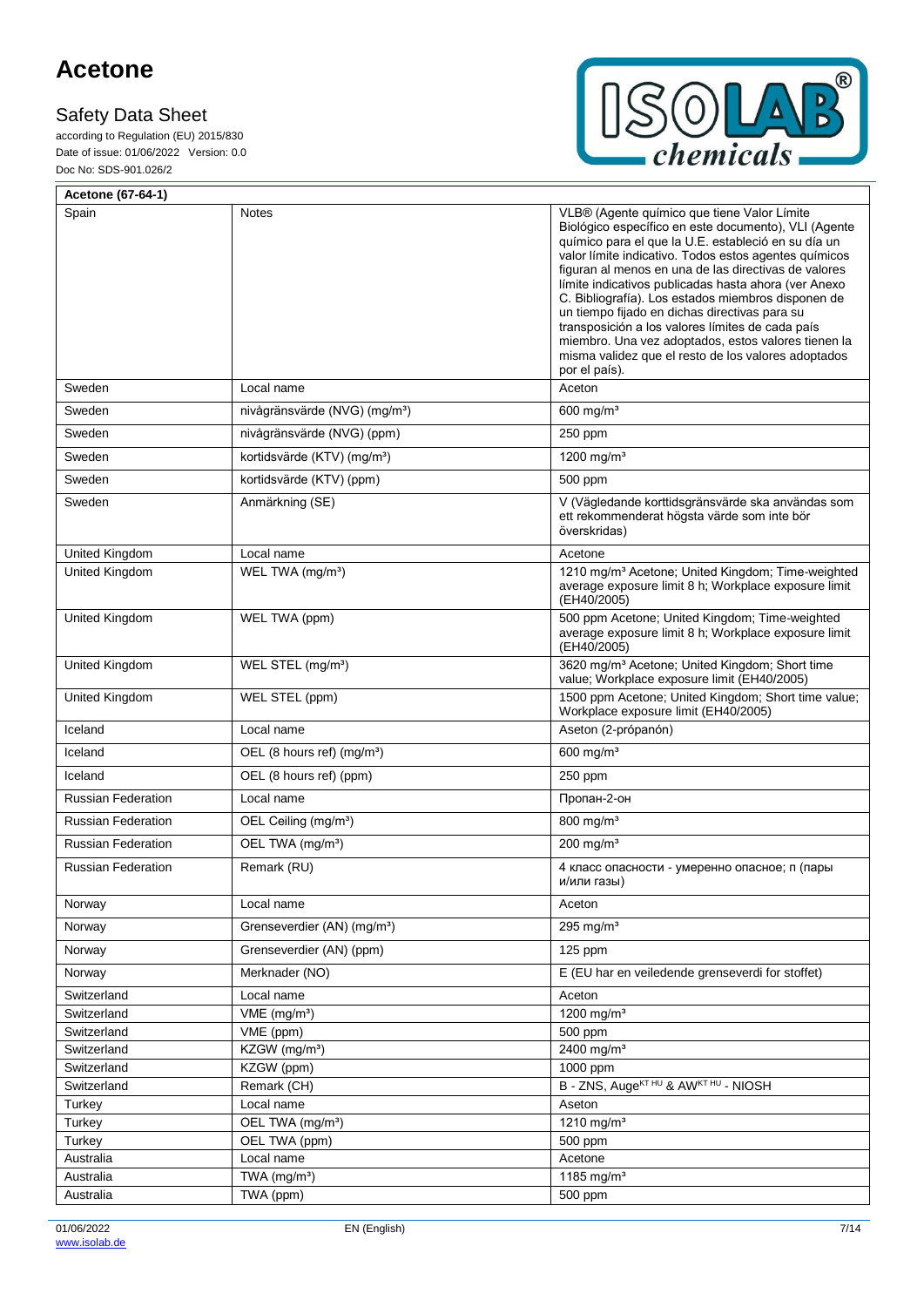## **Safety Data Sheet**

according to Regulation (EU) 2015/830 Date of issue: 01/06/2022 Version: 0.0 Doc No: SDS-901.026/2



| Acetone (67-64-1) |                                     |                                                                                          |
|-------------------|-------------------------------------|------------------------------------------------------------------------------------------|
| Australia         | $STEL$ (mg/m <sup>3</sup> )         | $2375 \,\mathrm{mq/m^3}$                                                                 |
| Australia         | STEL (ppm)                          | 1000 ppm                                                                                 |
| USA - ACGIH       | Local name                          | Acetone                                                                                  |
| USA - ACGIH       | ACGIH TWA (ppm)                     | 500 ppm (Acetone; USA; Time-weighted average<br>exposure limit 8 h; TLV - Adopted Value) |
| USA - ACGIH       | ACGIH STEL (ppm)                    | 750 ppm (Acetone; USA; Short time value; TLV -<br>Adopted Value)                         |
| USA - ACGIH       | Remark (ACGIH)                      | eye irr; CNS impair; BEI                                                                 |
| USA - OSHA        | Local name                          | Acetone                                                                                  |
| USA - OSHA        | OSHA PEL (TWA) (mg/m <sup>3</sup> ) | $2400$ mg/m <sup>3</sup>                                                                 |
| USA - OSHA        | OSHA PEL (TWA) (ppm)                | 1000 ppm                                                                                 |

#### **8.2. Exposure controls**

#### **Appropriate engineering controls:**

Keep in a cool place. Ensure good ventilation of the work station.

#### **Materials for protective clothing:**

GIVE EXCELLENT RESISTANCE: No data available. GIVE GOOD RESISTANCE: butyl rubber. tetrafluoroethylene. GIVE LESS RESISTANCE: chlorosulfonated polyethylene. natural rubber. neoprene. polyurethane. PVA. styrene-butadiene rubber. GIVE POOR RESISTANCE: nitrile rubber. polyethylene. PVC. viton. nitrile rubber/PVC

#### **Hand protection:**

Gloves

**Eye protection:**

Safety glasses

#### **Skin and body protection:**

Head/neck protection. Protective clothing

#### **Respiratory protection:**

Wear gas mask with filter type A if conc. in air > exposure limit

| <b>SECTION 9: Physical and chemical properties</b> |  |
|----------------------------------------------------|--|
|                                                    |  |

| 9.1.<br>Information on basic physical and chemical properties |                                                       |      |
|---------------------------------------------------------------|-------------------------------------------------------|------|
| Physical state                                                | $:$ Liquid                                            |      |
| Appearance                                                    | : Transparent liquid                                  |      |
| Molecular mass                                                | : 58.08 g/mol                                         |      |
| Colour                                                        | : Colourless                                          |      |
| Odour                                                         | : Aromatic odour. Sweet odour. Fruity odour.          |      |
| Odour threshold                                               | 306 - 653 ppm<br>737 - 1574 mg/m <sup>3</sup>         |      |
| рH                                                            | $: 5-6$ (395 g/l H <sub>2</sub> O, 20 <sup>°</sup> C) |      |
| Relative evaporation rate (butylacetate=1)                    | $\therefore$ 6                                        |      |
| Relative evaporation rate (ether=1)                           | $\therefore$ 2                                        |      |
| Melting point                                                 | : 95.4 °C                                             |      |
| Freezing point                                                | : No data available                                   |      |
| Boiling point                                                 | : 56 °C                                               |      |
| Flash point                                                   | $: -17^{\circ}$ C                                     |      |
| Critical temperature                                          | : 235 °C                                              |      |
| Auto-ignition temperature                                     | : 465 °C                                              |      |
| Decomposition temperature                                     | : No data available                                   |      |
| Flammability (solid, gas)                                     | : No data available                                   |      |
| Vapour pressure                                               | : 233 hPa (20 $^{\circ}$ C)                           |      |
| Vapour pressure at 50 °C                                      | : 828 hPa (50 $^{\circ}$ C)                           |      |
| 01/06/2022                                                    | EN (English)                                          | 8/14 |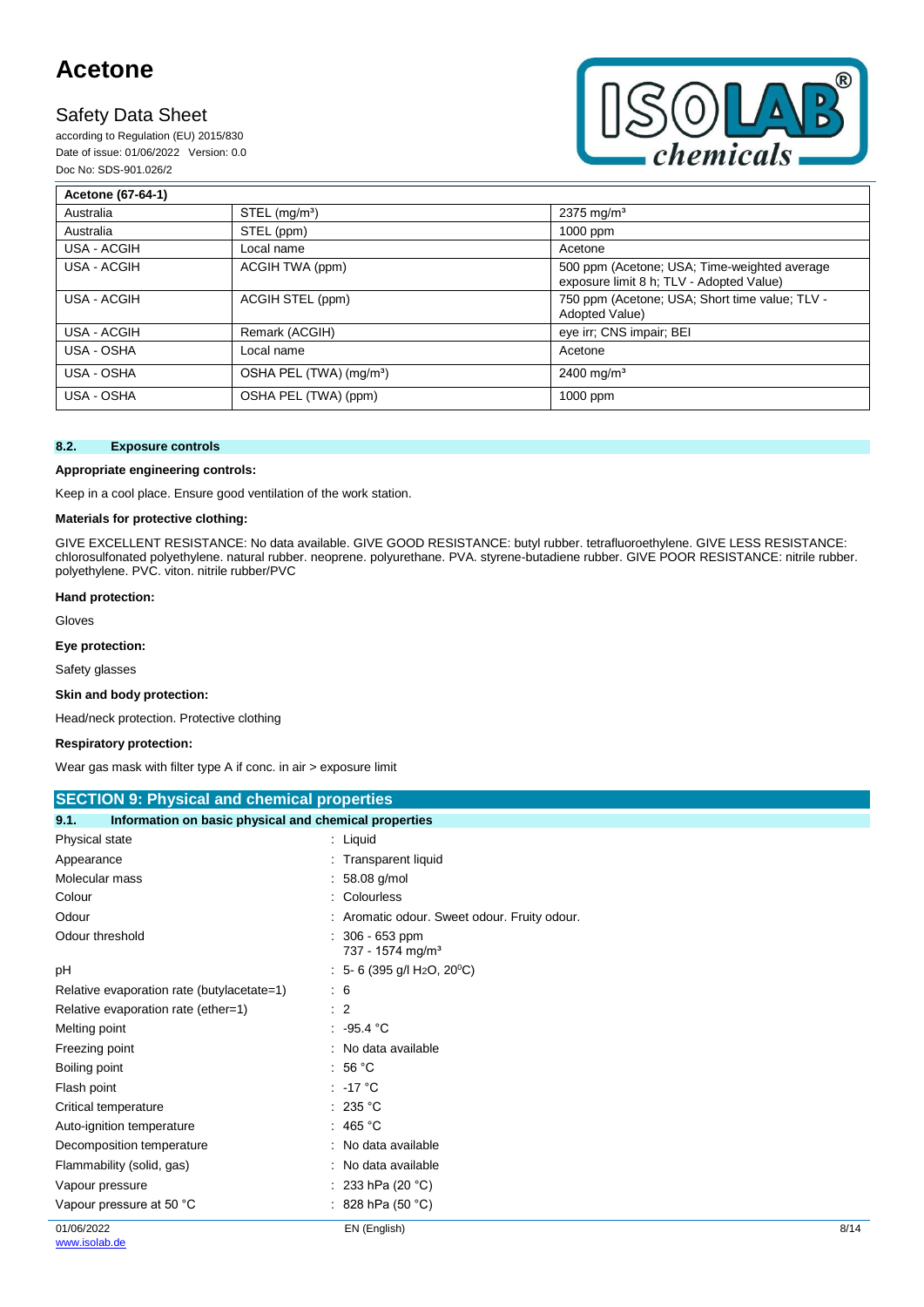according to Regulation (EU) 2015/830 Date of issue: 01/06/2022 Version: 0.0 Doc No: SDS-901.026/2



| <u>אטשעו ועכ-פטפי. טעט</u>                    |                                                                                                                                                                                                                                                          |
|-----------------------------------------------|----------------------------------------------------------------------------------------------------------------------------------------------------------------------------------------------------------------------------------------------------------|
| Critical pressure                             | : 47010 hPa                                                                                                                                                                                                                                              |
| Relative vapour density at 20 °C              | $\therefore$ 2                                                                                                                                                                                                                                           |
| Relative density                              | : 0.79                                                                                                                                                                                                                                                   |
| Relative density of saturated gas/air mixture | $\therefore$ 1.2                                                                                                                                                                                                                                         |
| Density                                       | 0.79 g/cm <sup>3</sup> (20 °C)                                                                                                                                                                                                                           |
| Solubility                                    | Soluble in water. Soluble in ethanol. Soluble in ether. Soluble in dimethyl ether. Soluble in<br>petroleum spirit. Soluble in chloroform. Soluble in dimethylformamide. Soluble in oils/fats.<br>Water: Complete<br>Ethanol: Complete<br>Ether: Complete |
| Log Pow                                       | $-0.24$ (Test data)                                                                                                                                                                                                                                      |
| Viscosity, kinematic                          | $: 0.417$ mm <sup>2</sup> /s                                                                                                                                                                                                                             |
| Viscosity, dynamic                            | 32 mPa·s (20 °C; 0,27 mPa.s; 40 °C)                                                                                                                                                                                                                      |
| Explosive properties                          | No data available                                                                                                                                                                                                                                        |
| Oxidising properties                          | No data available                                                                                                                                                                                                                                        |
| <b>Explosive limits</b>                       | $: 2.6 - 12.8$ vol %<br>$60 - 310$ g/m <sup>3</sup>                                                                                                                                                                                                      |
| 9.2.<br><b>Other information</b>              |                                                                                                                                                                                                                                                          |
| Minimum ignition energy                       | $: 1.15 \text{ mJ}$                                                                                                                                                                                                                                      |
| Specific conductivity                         | 500000 pS/m                                                                                                                                                                                                                                              |
| Saturation concentration                      | 589 g/m <sup>3</sup>                                                                                                                                                                                                                                     |
| VOC content                                   | $: 100 \%$                                                                                                                                                                                                                                               |
| Other properties                              | Gas/vapour heavier than air at 20°C. Clear. Highly volatile. Substance has neutral reaction.                                                                                                                                                             |

### **SECTION 10: Stability and reactivity**

### **10.1. Reactivity**

Upon combustion: CO and CO2 are formed. Violent to explosive reaction with many compounds. Prolonged storage: on exposure to light: release of harmful gases/vapours. Reacts violently with (strong) oxidizers: peroxidation resulting in increased fire or explosion risk.

### **10.2. Chemical stability**

| 10.Z. | <b>UNEINICAL STADING</b>                           |
|-------|----------------------------------------------------|
|       | Unstable on exposure to light.                     |
| 10.3. | Possibility of hazardous reactions                 |
|       | Heating may cause a fire.                          |
| 10.4. | <b>Conditions to avoid</b>                         |
|       | Overheating. Open flame. Sparks. High temperature. |
| 10.5. | Incompatible materials                             |
|       | No additional information available                |
| 10.6. | <b>Hazardous decomposition products</b>            |
|       |                                                    |

| <b>SECTION 11: Toxicological information</b>  |                                                                                                                                    |      |  |  |
|-----------------------------------------------|------------------------------------------------------------------------------------------------------------------------------------|------|--|--|
| Information on toxicological effects<br>11.1. |                                                                                                                                    |      |  |  |
| Acute toxicity                                | : Not classified                                                                                                                   |      |  |  |
| Acetone (67-64-1)                             |                                                                                                                                    |      |  |  |
| LD50 oral rat                                 | 5800 mg/kg (Rat; Equivalent or similar to OECD 401; Experimental value)                                                            |      |  |  |
| LD50 dermal rabbit                            | 20000 mg/kg (Rabbit; Experimental value; Equivalent or similar to OECD 402; >7426 mg/kg<br>bodyweight; Rabbit; Weight of evidence) |      |  |  |
| LC50 inhalation rat (mg/l)                    | 71 mg/l/4h (Rat; Experimental value; 76 mg/l/4h; Rat; Experimental value)                                                          |      |  |  |
| LC50 inhalation rat (ppm)                     | 30000 ppm/4h (Rat; Experimental value)                                                                                             |      |  |  |
| Skin corrosion/irritation                     | Not classified<br>pH: 7                                                                                                            |      |  |  |
| Serious eye damage/irritation                 | : Causes serious eye irritation.<br>pH: 7                                                                                          |      |  |  |
| Respiratory or skin sensitisation             | : Not classified                                                                                                                   |      |  |  |
| Germ cell mutagenicity                        | Not classified                                                                                                                     |      |  |  |
| 01/06/2022                                    | EN (English)                                                                                                                       | 9/14 |  |  |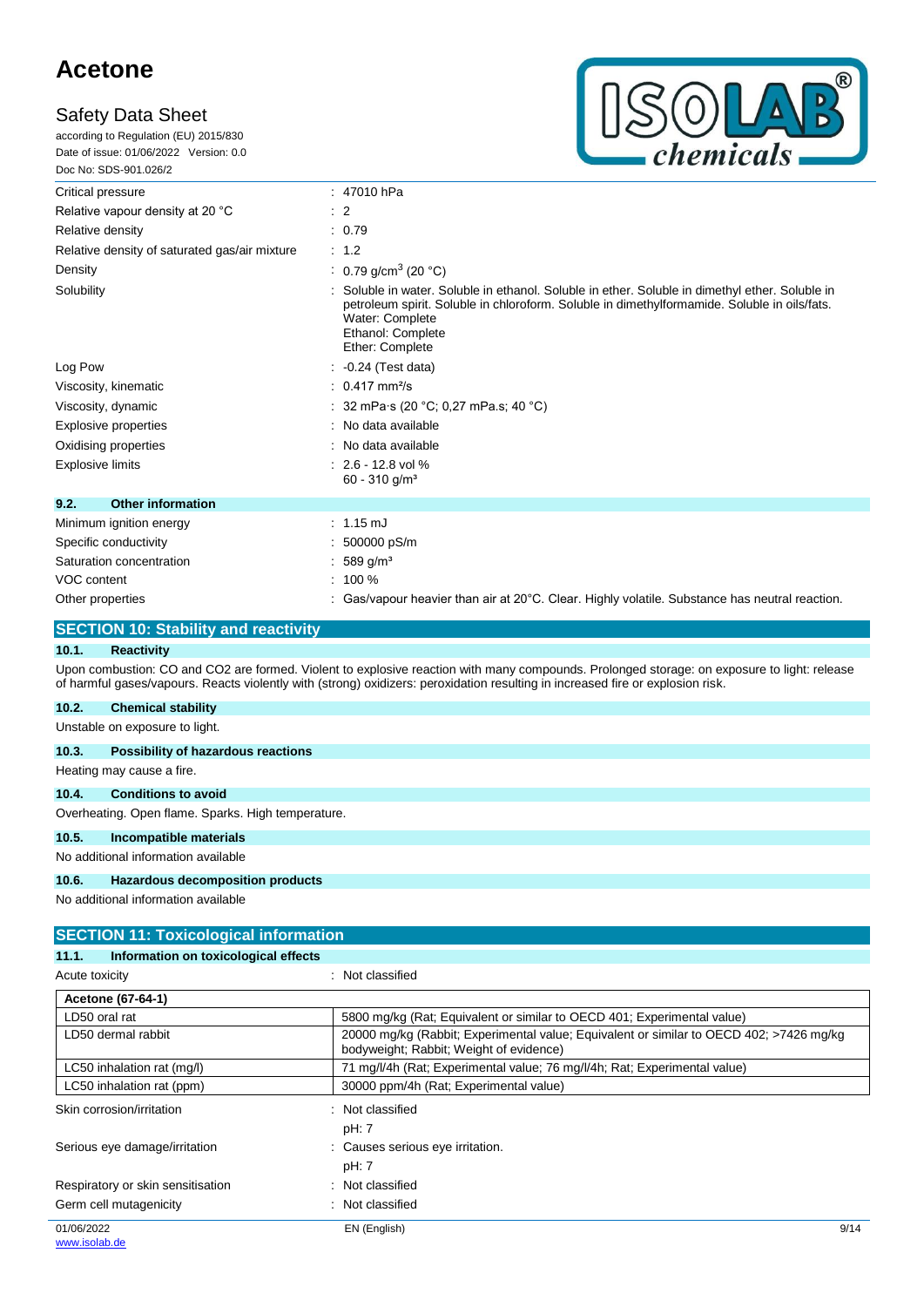## **Safety Data Sheet**

| according to Regulation (EU) 2015/830  |  |  |  |
|----------------------------------------|--|--|--|
| Date of issue: 01/06/2022 Version: 0.0 |  |  |  |
| Doc No: SDS-901.026/2                  |  |  |  |
| Carcinogenicity                        |  |  |  |
| Reproductive toxicity                  |  |  |  |
| STOT-single exposure                   |  |  |  |



| Viscosity, kinematic                          | $0.417 \text{ mm}^2\text{/s}$                            |
|-----------------------------------------------|----------------------------------------------------------|
| Acetone (67-64-1)                             |                                                          |
| Aspiration hazard                             | Not classified                                           |
| STOT-repeated exposure                        | Not classified                                           |
| Reproductive toxicity<br>STOT-single exposure | : Not classified<br>: May cause drowsiness or dizziness. |
| Carcinogenicity                               | : Not classified                                         |

| <b>SECTION 12: Ecological information</b> |                                                                                                                                                                                                                     |
|-------------------------------------------|---------------------------------------------------------------------------------------------------------------------------------------------------------------------------------------------------------------------|
| 12.1.<br><b>Toxicity</b>                  |                                                                                                                                                                                                                     |
| Ecology - general                         | Not classified as dangerous for the environment according to the criteria of Directive<br>67/548/EEC. Not classified as dangerous for the environment according to the criteria of<br>Regulation (EC) No 1272/2008. |
| Ecology - air                             | Not classified as dangerous for the ozone layer (Regulation (EC) No 1005/2009). Not included<br>in the list of fluorinated greenhouse gases (Regulation (EC) No 842/2006). TA-Luft Klasse<br>5.2.5.                 |
| Ecology - water                           | Not harmful to fishes (LC50(96h) >1000 mg/l). Not harmful to invertebrates (Daphnia). Not<br>harmful to algae (EC50 >1000 mg/l). Not harmful to plankton. Inhibition of activated sludge.                           |
| Acetone (67-64-1)                         |                                                                                                                                                                                                                     |
| $LC50$ fish 2                             | 5540 mg/l (LC50; EU Method C.1; 96 h; Salmo gairdneri; Static system; Fresh water;<br>Experimental value)                                                                                                           |
| EC50 Daphnia 2                            | 12600 mg/l (LC50; Other; 48 h; Daphnia magna; Static system; Fresh water; Experimental<br>value)                                                                                                                    |

#### **12.2. Persistence and degradability**

| Acetone (67-64-1)               |                                                                                                                                                                           |  |  |
|---------------------------------|---------------------------------------------------------------------------------------------------------------------------------------------------------------------------|--|--|
| Persistence and degradability   | Readily biodegradable in water. Biodegradable in the soil. Biodegradable in the soil under<br>anaerobic conditions. No (test)data on mobility of the substance available. |  |  |
| Biochemical oxygen demand (BOD) | 1.43 g $O_2$ /g substance                                                                                                                                                 |  |  |
| Chemical oxygen demand (COD)    | 1.92 g $O_2$ /g substance                                                                                                                                                 |  |  |
| <b>ThOD</b>                     | 2.2 g $O_2$ /g substance                                                                                                                                                  |  |  |
| BOD (% of ThOD)                 | 0.872 (20 days; Literature study)                                                                                                                                         |  |  |

#### **12.3. Bioaccumulative potential**

| Acetone (67-64-1)                   |                      |  |  |
|-------------------------------------|----------------------|--|--|
| BCF fish 1                          | $0.69$ (BCF)         |  |  |
| BCF other aquatic organisms 1       | 3 (BCF; BCFWIN)      |  |  |
| Log Pow                             | $-0.24$ (Test data)  |  |  |
| Bioaccumulative potential           | Not bioaccumulative. |  |  |
| 12 <sub>A</sub><br>Mobility in soil |                      |  |  |

#### **12.4. MODILITY** IN S

| $10-$<br>. .<br>/-64-<br>tone<br>10.                   |                                     |
|--------------------------------------------------------|-------------------------------------|
| tension<br>---<br>surt.<br>$-10$<br>iaud<br>. נכה<br>. | $\sim$ $\sim$ $\sim$<br>N/m<br>.uz. |

### **12.5. Results of PBT and vPvB assessment**

No additional information available

### **12.6. Other adverse effects**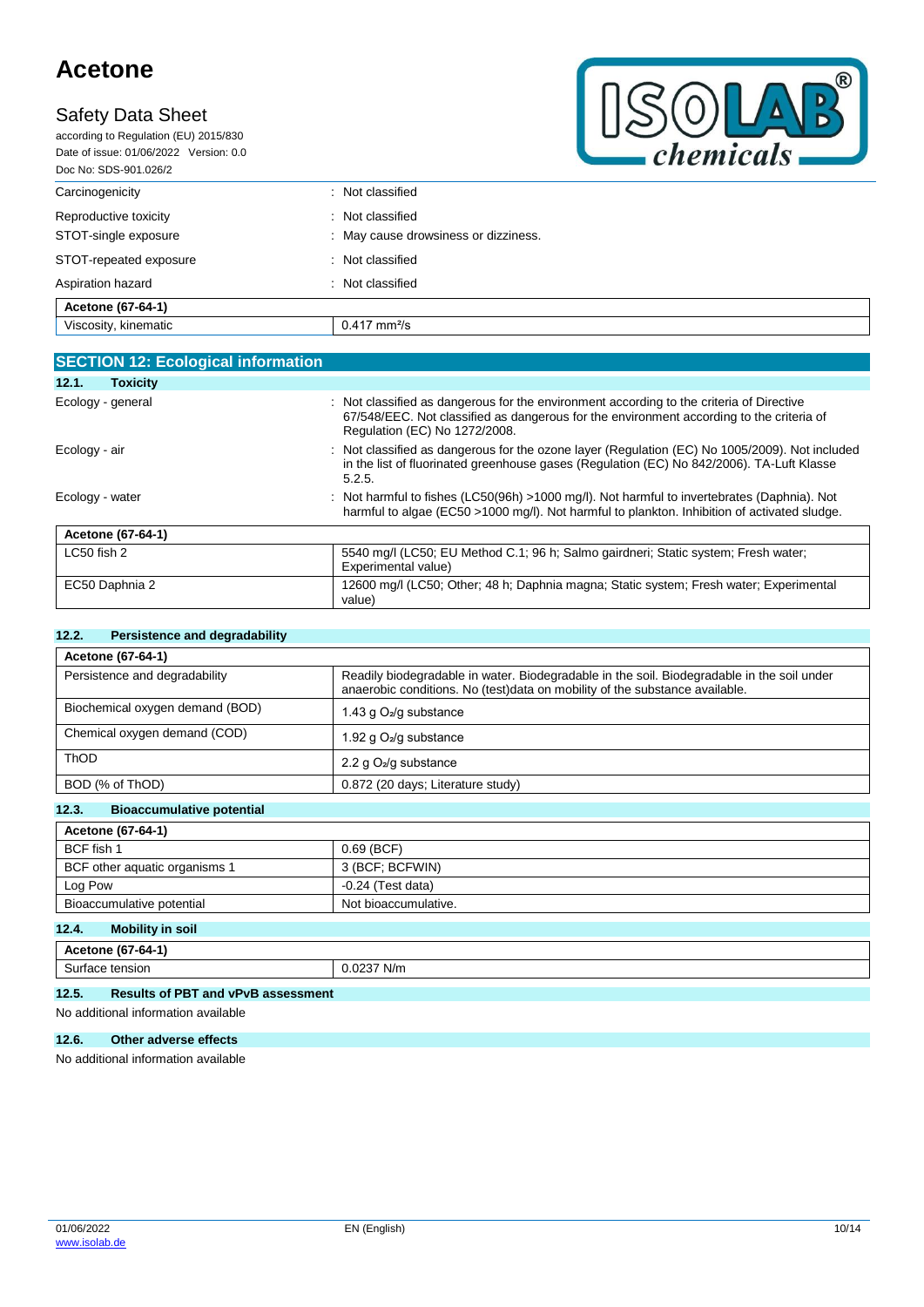according to Regulation (EU) 2015/830 Date of issue: 01/06/2022 Version: 0.0 Doc No: SDS-901.026/2



**SECTION 13: Disposal considerations**

| 13.1. | Waste treatment methods                    |                                                                                                                                                                                                                                                                                                                                                                                                                                                                                                                                                                                                                                                                                        |
|-------|--------------------------------------------|----------------------------------------------------------------------------------------------------------------------------------------------------------------------------------------------------------------------------------------------------------------------------------------------------------------------------------------------------------------------------------------------------------------------------------------------------------------------------------------------------------------------------------------------------------------------------------------------------------------------------------------------------------------------------------------|
|       | Product/Packaging disposal recommendations | Remove waste in accordance with local and/or national regulations. Hazardous waste shall not<br>be mixed together with other waste. Different types of hazardous waste shall not be mixed<br>together if this may entail a risk of pollution or create problems for the further management of<br>the waste. Hazardous waste shall be managed responsibly. All entities that store, transport or<br>handle hazardous waste shall take the necessary measures to prevent risks of pollution or<br>damage to people or animals. Recycle by distillation. Remove to an authorized waste<br>incinerator for solvents with energy recovery. Do not discharge into drains or the environment. |
|       | Additional information                     | : LWCA (the Netherlands): KGA category 03. Hazardous waste according to Directive<br>2008/98/EC.                                                                                                                                                                                                                                                                                                                                                                                                                                                                                                                                                                                       |
|       | European List of Waste (LoW) code          | : 07 01 04* - other organic solvents, washing liquids and mother liquors                                                                                                                                                                                                                                                                                                                                                                                                                                                                                                                                                                                                               |
|       | <b>SECTION 14: Transport information</b>   |                                                                                                                                                                                                                                                                                                                                                                                                                                                                                                                                                                                                                                                                                        |

#### In accordance with ADR / RID / IMDG / IATA / ADN

| <b>ADR</b>                                 | <b>IMDG</b>                                                   | <b>IATA</b>                           | <b>ADN</b>                            | <b>RID</b>                            |  |
|--------------------------------------------|---------------------------------------------------------------|---------------------------------------|---------------------------------------|---------------------------------------|--|
| 14.1.<br><b>UN number</b>                  |                                                               |                                       |                                       |                                       |  |
| 1090                                       | 1090                                                          | 1090                                  | 1090                                  | 1090                                  |  |
| 14.2.<br>UN proper shipping name           |                                                               |                                       |                                       |                                       |  |
| <b>ACETONE</b>                             | <b>ACETONE</b>                                                | Acetone                               | <b>ACETONE</b>                        | <b>ACETONE</b>                        |  |
| <b>Transport document description</b>      |                                                               |                                       |                                       |                                       |  |
| UN 1090 ACETONE, 3, II,<br>(D/E)           | UN 1090 ACETONE, 3, II<br>$(-20^{\circ}C \c.c.)$              | UN 1090 Acetone, 3, II                | UN 1090 ACETONE, 3, II                | UN 1090 ACETONE, 3, II                |  |
| 14.3.<br><b>Transport hazard class(es)</b> |                                                               |                                       |                                       |                                       |  |
| 3                                          | 3                                                             | 3                                     | 3                                     | 3                                     |  |
|                                            |                                                               |                                       |                                       | W                                     |  |
| 14.4.<br><b>Packing group</b>              |                                                               |                                       |                                       |                                       |  |
| Ш                                          | Ш                                                             | $\mathbf{H}$                          | Ш                                     | $\mathbf{I}$                          |  |
| 14.5.<br><b>Environmental hazards</b>      |                                                               |                                       |                                       |                                       |  |
| Dangerous for the<br>environment : No      | Dangerous for the<br>environment : No<br>Marine pollutant: No | Dangerous for the<br>environment : No | Dangerous for the<br>environment : No | Dangerous for the<br>environment : No |  |
| No supplementary information available     |                                                               |                                       |                                       |                                       |  |

#### **14.6. Special precautions for user**

| - Overland transport                                         |                      |
|--------------------------------------------------------------|----------------------|
| Classification code (ADR)                                    | : F1                 |
| Limited quantities (ADR)                                     | : 11                 |
| Excepted quantities (ADR)                                    | E2                   |
| Packing instructions (ADR)                                   | : P001, IBC02, R001  |
| Mixed packing provisions (ADR)                               | MP19                 |
| Portable tank and bulk container instructions<br>(ADR)       | : T4                 |
| Portable tank and bulk container special<br>provisions (ADR) | $:$ TP1              |
| Tank code (ADR)                                              | $:$ LGBF             |
| Vehicle for tank carriage                                    | : FL                 |
| Transport category (ADR)                                     | $\therefore$ 2       |
| Special provisions for carriage - Operation<br>(ADR)         | $\therefore$ S2, S20 |
| Hazard identification number (Kemler No.)                    | 33                   |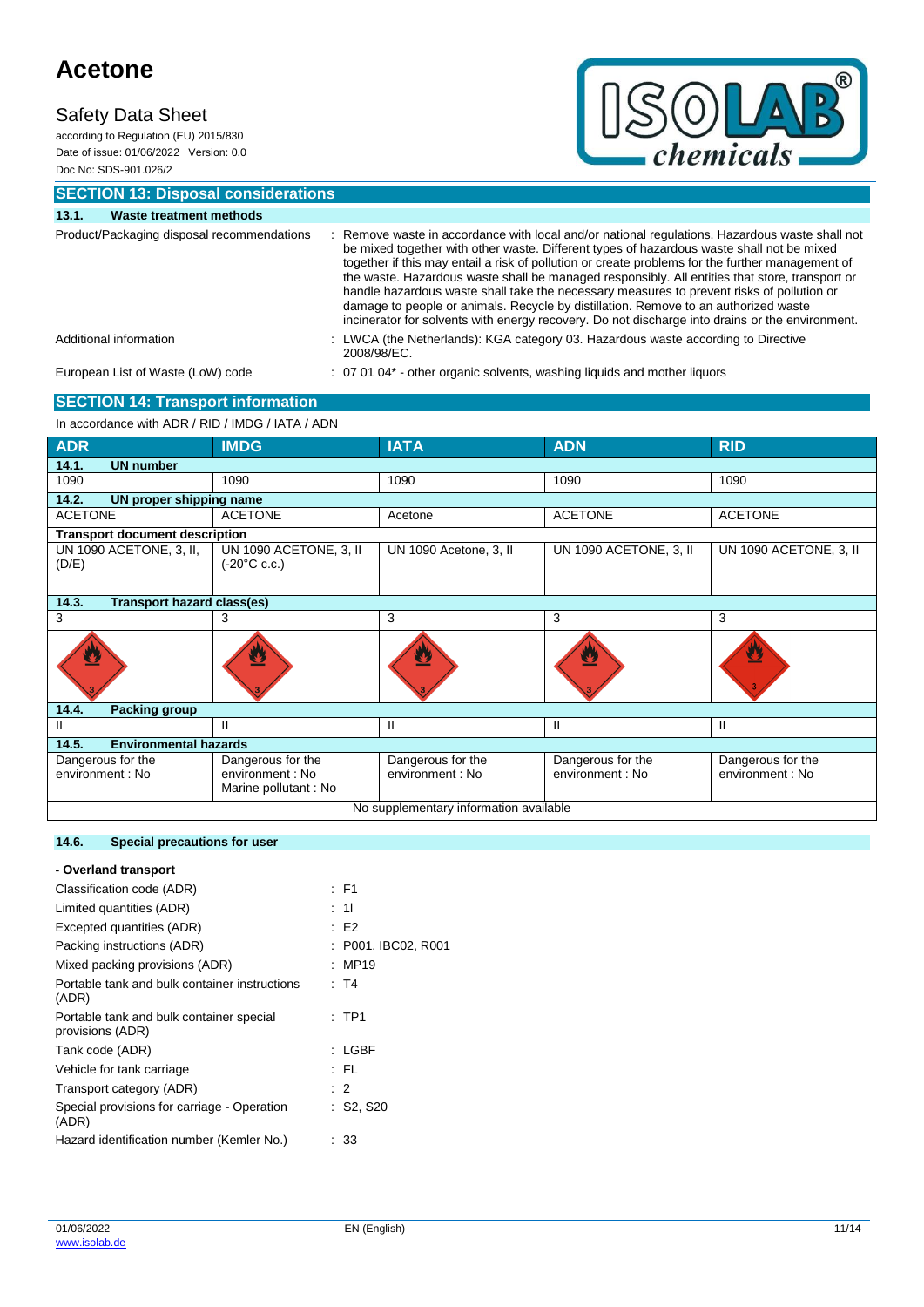according to Regulation (EU) 2015/830 Date of issue: 01/06/2022 Version: 0.0 Doc No: SDS-901.026/2

Orange plates is a set of the set of the set of the set of the set of the set of the set of the set of the set of the set of the set of the set of the set of the set of the set of the set of the set of the set of the set o



|                                                              | 33<br>1090                                                                                                                                               |
|--------------------------------------------------------------|----------------------------------------------------------------------------------------------------------------------------------------------------------|
| Tunnel restriction code (ADR)                                | $\therefore$ D/E                                                                                                                                         |
| - Transport by sea                                           |                                                                                                                                                          |
| Transport regulations (IMDG)                                 | : Subject                                                                                                                                                |
| Limited quantities (IMDG)                                    | : 1 L                                                                                                                                                    |
| Excepted quantities (IMDG)                                   | E2                                                                                                                                                       |
| Packing instructions (IMDG)                                  | : P001                                                                                                                                                   |
| IBC packing instructions (IMDG)                              | : IBC02                                                                                                                                                  |
| Tank instructions (IMDG)                                     | : T4                                                                                                                                                     |
| Tank special provisions (IMDG)                               | : TP1                                                                                                                                                    |
| EmS-No. (Fire)                                               | : F-E                                                                                                                                                    |
| EmS-No. (Spillage)                                           | : S-D                                                                                                                                                    |
| Stowage category (IMDG)                                      | $\colon E$                                                                                                                                               |
| Flash point (IMDG)                                           | : $-20^{\circ}$ C to -18 $^{\circ}$ C c.c.                                                                                                               |
| Properties and observations (IMDG)                           | : Colourless, clear liquid, with a characteristic mint-like odour. Flashpoint: -20°C to -18°C c.c.<br>Explosive limits: 2.5% to 13% Miscible with water. |
| MFAG-No                                                      | : 127                                                                                                                                                    |
| - Air transport                                              |                                                                                                                                                          |
| Transport regulations (IATA)                                 | : Subject to the provisions                                                                                                                              |
| PCA Excepted quantities (IATA)                               | $\therefore$ E2                                                                                                                                          |
| PCA Limited quantities (IATA)                                | : Y341                                                                                                                                                   |
| PCA limited quantity max net quantity (IATA)                 | : 1L                                                                                                                                                     |
| PCA packing instructions (IATA)                              | : 353                                                                                                                                                    |
| PCA max net quantity (IATA)                                  | : 5L                                                                                                                                                     |
| CAO packing instructions (IATA)                              | : 364                                                                                                                                                    |
| CAO max net quantity (IATA)                                  | : 60L                                                                                                                                                    |
| ERG code (IATA)                                              | $\therefore$ 3H                                                                                                                                          |
| - Inland waterway transport                                  |                                                                                                                                                          |
| Classification code (ADN)                                    | : F1                                                                                                                                                     |
| Limited quantities (ADN)                                     | : 1 L                                                                                                                                                    |
| Excepted quantities (ADN)                                    | E2                                                                                                                                                       |
| Carriage permitted (ADN)                                     | : T                                                                                                                                                      |
| Equipment required (ADN)                                     | $:$ PP, EX, A                                                                                                                                            |
| Ventilation (ADN)                                            | : VE01                                                                                                                                                   |
| Number of blue cones/lights (ADN)                            | $\therefore$ 1                                                                                                                                           |
| - Rail transport                                             |                                                                                                                                                          |
| Transport regulations (RID)                                  | : Subject                                                                                                                                                |
| Classification code (RID)                                    | F1                                                                                                                                                       |
| Limited quantities (RID)                                     | : 1L                                                                                                                                                     |
| Excepted quantities (RID)                                    | E <sub>2</sub>                                                                                                                                           |
| Packing instructions (RID)                                   | P001, IBC02, R001                                                                                                                                        |
| Mixed packing provisions (RID)                               | : MP19                                                                                                                                                   |
| Portable tank and bulk container instructions<br>(RID)       | : T4                                                                                                                                                     |
| Portable tank and bulk container special<br>provisions (RID) | : TP1                                                                                                                                                    |
| Tank codes for RID tanks (RID)                               | : LGBF                                                                                                                                                   |
| Transport category (RID)                                     | $\overline{2}$                                                                                                                                           |
| Colis express (express parcels) (RID)                        | $\therefore$ CE7                                                                                                                                         |
| Hazard identification number (RID)                           | : 33                                                                                                                                                     |

Ŧ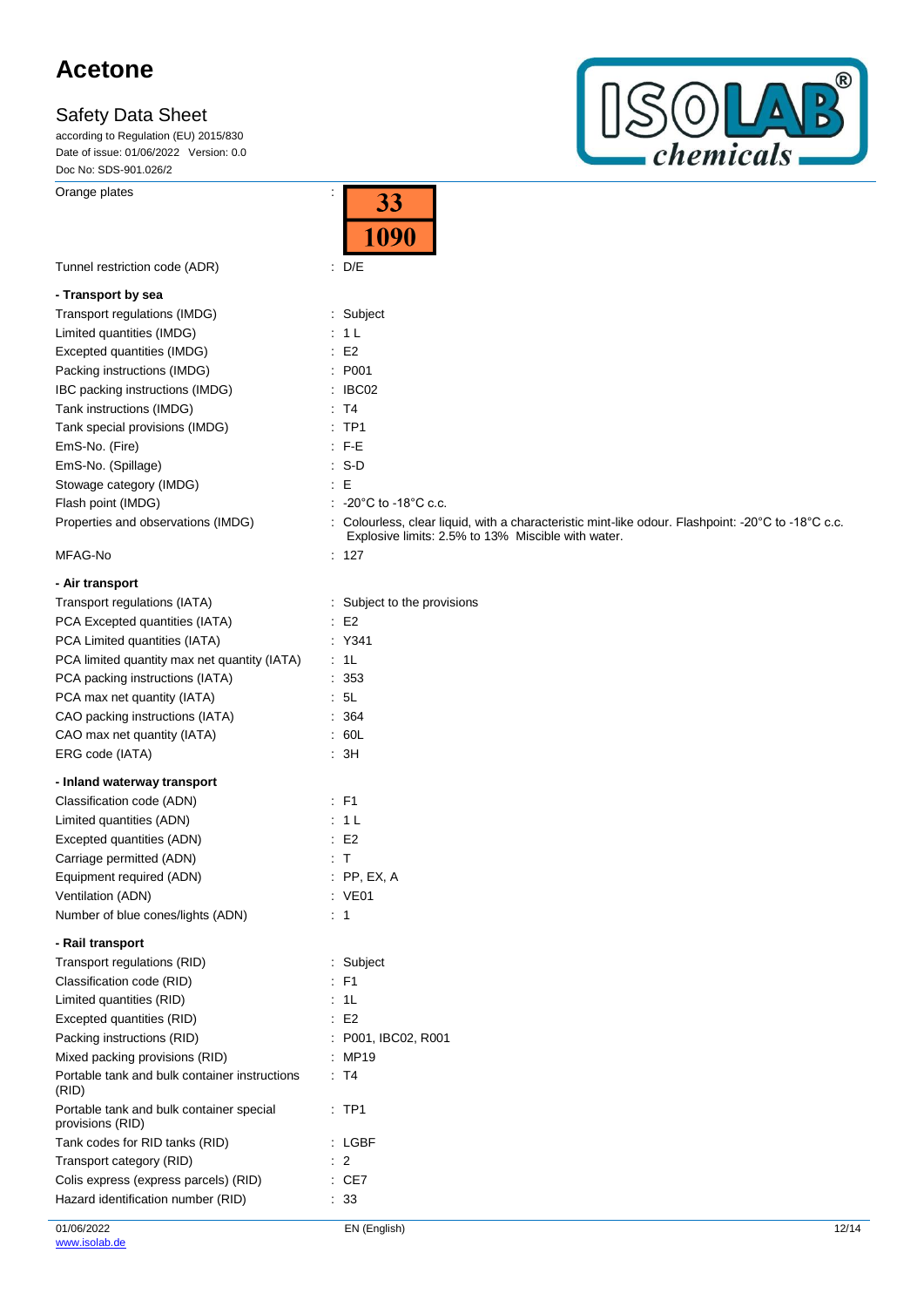### **Safety Data Sheet**

according to Regulation (EU) 2015/830 Date of issue: 01/06/2022 Version: 0.0 Doc No: SDS-901.026/2



**14.7. Transport in bulk according to Annex II of Marpol and the IBC Code**

Not applicable

### **SECTION 15: Regulatory information**

**15.1. Safety, health and environmental regulations/legislation specific for the substance or mixture**

#### **15.1.1. EU-Regulations**

No REACH Annex XVII restrictions

Acetone is not on the REACH Candidate List Acetone is not on the REACH Annex XIV List Organic solvent

VOC content : 100 %

#### **15.1.2. National regulations**

Listed on the United States TSCA (Toxic Substances Control Act) inventory Not subject to reporing requirements of the United States SARA Section 313

#### **Germany**

| VwVwS Annex reference                                                                | : Water hazard class (WGK) 1, low hazard to waters (Classification according to VwVwS, Annex<br>1 or 2; ID No. 6)                       |
|--------------------------------------------------------------------------------------|-----------------------------------------------------------------------------------------------------------------------------------------|
| WGK remark                                                                           | Classification water polluting in compliance with Verwaltungsvorschrift wassergefährdender<br>Stoffe (VwVwS) of 27 July 2005 (Anhang 2) |
| 12th Ordinance Implementing the Federal<br>Immission Control Act - 12. BlmSchV       | : Is not subject of the 12. BlmSchV (Hazardous Incident Ordinance)                                                                      |
| <b>Netherlands</b>                                                                   |                                                                                                                                         |
| SZW-lijst van kankerverwekkende stoffen                                              | : The substance is not listed                                                                                                           |
| SZW-lijst van mutagene stoffen                                                       | : The substance is not listed                                                                                                           |
| NIET-limitatieve lijst van voor de voortplanting<br>giftige stoffen - Borstvoeding   | : The substance is not listed                                                                                                           |
| NIET-limitatieve lijst van voor de voortplanting<br>giftige stoffen - Vruchtbaarheid | : The substance is not listed                                                                                                           |
| NIET-limitatieve lijst van voor de voortplanting<br>giftige stoffen – Ontwikkeling   | : The substance is not listed                                                                                                           |
| <b>Denmark</b>                                                                       |                                                                                                                                         |
| <b>Classification remarks</b>                                                        | Emergency management guidelines for the storage of flammable liquids must be followed                                                   |
| Recommendations Danish Regulation                                                    | : Young people below the age of 18 years are not allowed to use the product                                                             |
|                                                                                      | Pregnant/breastfeeding women working with the product must not be in direct contact with the<br>product                                 |

#### **15.2. Chemical safety assessment**

No additional information available

### **SECTION 16: Other information**

| Abbreviations and acronyms: |                                                                                                   |  |  |
|-----------------------------|---------------------------------------------------------------------------------------------------|--|--|
| <b>ADN</b>                  | European Agreement concerning the International Carriage of Dangerous Goods by Inland Waterways   |  |  |
| <b>ADR</b>                  | European Agreement concerning the International Carriage of Dangerous Goods by Road               |  |  |
| <b>ATE</b>                  | <b>Acute Toxicity Estimate</b>                                                                    |  |  |
| <b>BCF</b>                  | Bioconcentration factor                                                                           |  |  |
| <b>CLP</b>                  | Classification Labelling Packaging Regulation; Regulation (EC) No 1272/2008                       |  |  |
| <b>EC50</b>                 | Median effective concentration                                                                    |  |  |
| <b>IATA</b>                 | International Air Transport Association                                                           |  |  |
| <b>IMDG</b>                 | International Maritime Dangerous Goods                                                            |  |  |
| <b>LC50</b>                 | Median lethal concentration                                                                       |  |  |
| LD50                        | Median lethal dose                                                                                |  |  |
| <b>PBT</b>                  | Persistent Bioaccumulative Toxic                                                                  |  |  |
| <b>REACH</b>                | Registration, Evaluation, Authorisation and Restriction of Chemicals Regulation (EC) No 1907/2006 |  |  |